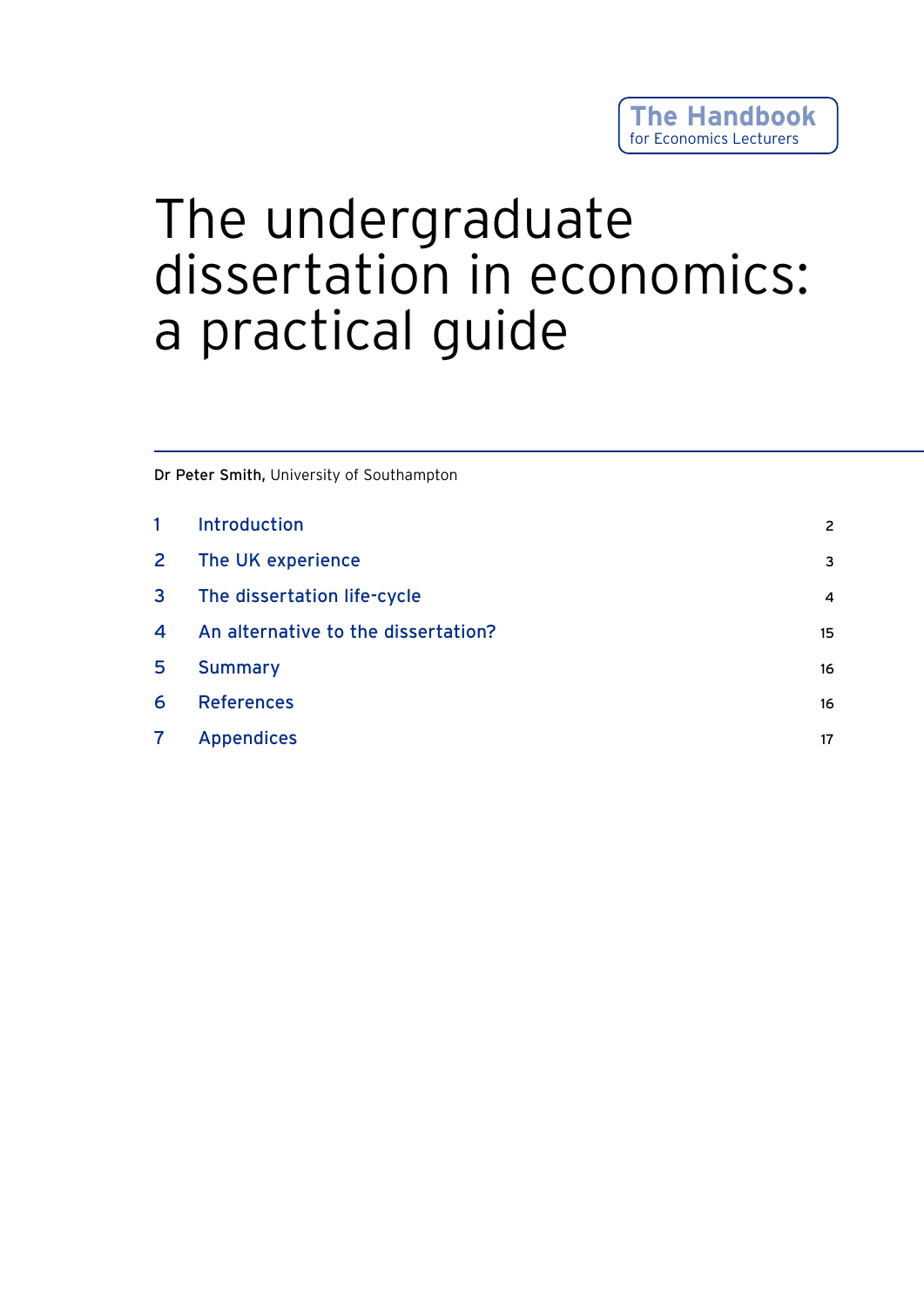## 1 Introduction

A key aim of any honours degree programme in the UK is to encourage students to become independent learners. This is no easy task in an environment in which many students arrive from school or college with preconceived notions of what is meant by study, and an array of expectations about the support they will receive from academic staff.

The consultation document issued by the QAA in April 2008 concerning the framework for higher education qualifications sets out the following descriptor for a Bachelor's degree with honours:

#### **'Bachelor's degrees with honours are awarded to students who have demonstrated:**

- a systematic understanding of key aspects of their field of study, including acquisition of coherent and detailed knowledge, at least some of which is at or informed by, the forefront of defined aspects of a discipline
- an ability to deploy accurately established techniques of analysis and enquiry within a discipline
- conceptual understanding that enables the student:
	- to devise and sustain arguments, and/or to solve problems, using ideas and techniques, some of which are at the forefront of a discipline
	- to describe and comment upon particular aspects of current research, or equivalent advanced scholarship, in the discipline
- an appreciation of the uncertainty, ambiguity and limits of knowledge
- the ability to manage their own learning, and to make use of scholarly reviews and primary sources (e.g. refereed research articles and/or original materials appropriate to the discipline).'

#### (Source: http://www.qaa.ac.uk/academicinfrastructure/FHEQ/EWNI08/default.asp)

In the context of an economics programme, where in many cases students can arrive at university with no prior knowledge of the discipline, it is ambitious to think that students will be able to use ideas and techniques 'at the forefront' of the discipline after only three years of study, especially if this is really to be the aim for *all* honours students. On many programmes, the dissertation has become the prime vehicle by which students find an opportunity to become independent learners and to confront current research. For many students, the dissertation is the culmination of their undergraduate careers, and a rewarding and satisfying experience that gives them the opportunity to undertake an in-depth study of a topic that interests them. However, it can also become a traumatic and disillusioning venture for students who do not engage with the research, or who have a bad experience with some aspect of the dissertation process.

This chapter sets out to share good practice and provide guidance for co-ordinators, curriculum planners and supervisors, highlighting danger areas and providing discussion of some of the more contentious aspects of the dissertation process.

After a brief investigation of the current experience in the UK, this chapter is organised around the typical life-cycle of a dissertation, divided into a series of stages: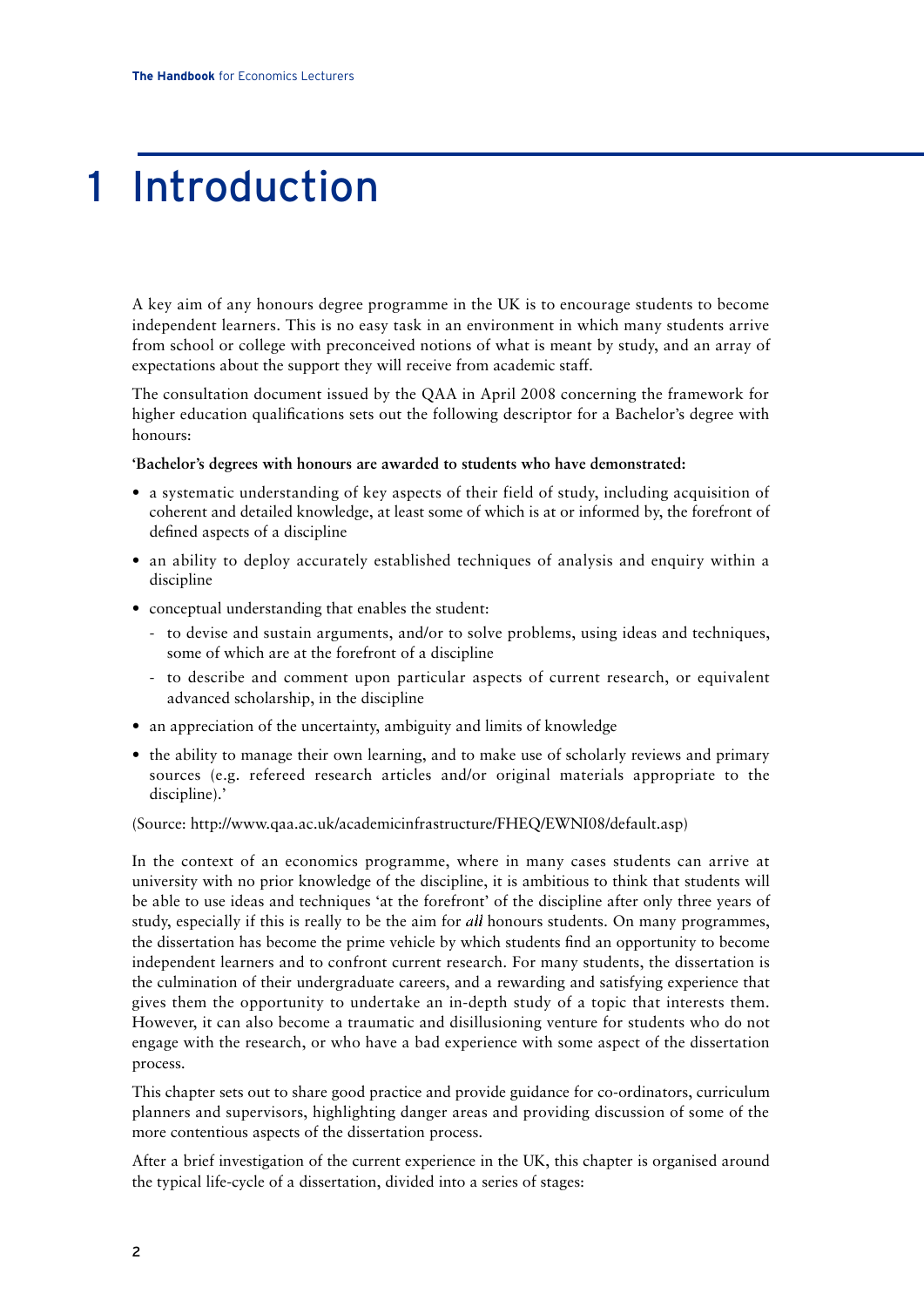- laying the foundations
- topic selection
- early practicalities
- supervision
- progress monitoring
- data issues
- dissertation structure
- submission
- assessment
- academic integrity

## 2 The UK experience

As background to this chapter, a brief email survey was undertaken to gather information about the role of the undergraduate dissertation in economics departments across the UK. A report on this survey may be found in Appendix 1 (page17).

From the survey it seems that dissertations are a part of the majority of Economics programmes in the UK. However, there are significant differences in the way in which the dissertation module is organised, and the way that students experience the dissertation.

A particular issue is whether all students should be required to complete a dissertation as part of their undergraduate programme. In some institutions, the dissertation is indeed compulsory for everyone, but elsewhere it is restricted to single honours students, or to those students who obtain an average of 60% or more in their second year. The QAA's descriptor quoted above suggests that all students should receive some exposure to research, but clearly joint honours students are likely to find this more challenging than the specialists, having acquired less indepth familiarity with either of their chosen disciplines.

Where joint honours students are required to take the dissertation, it may be necessary to adjust the expectations in terms of content. For example, whilst a single honours student with some exposure to econometrics may be expected to undertake some empirical work, it would be unreasonable to expect a joint honours (e.g. Politics and Economics) student to have the same familiarity with econometric methods.

Whether the dissertation should be limited to the better students is a moot point. On the one hand, it could be argued that weaker students should have equal access to the dissertation option; it may even be that there are some students who may achieve a better result on the dissertation where they can immerse themselves in a topic and produce a polished piece of work, than they could produce under examination conditions or in a problem-set-oriented assessment. On the other hand, experience suggests that weaker students require more supervision, and are more likely to resort to practices that breach academic integrity guidelines.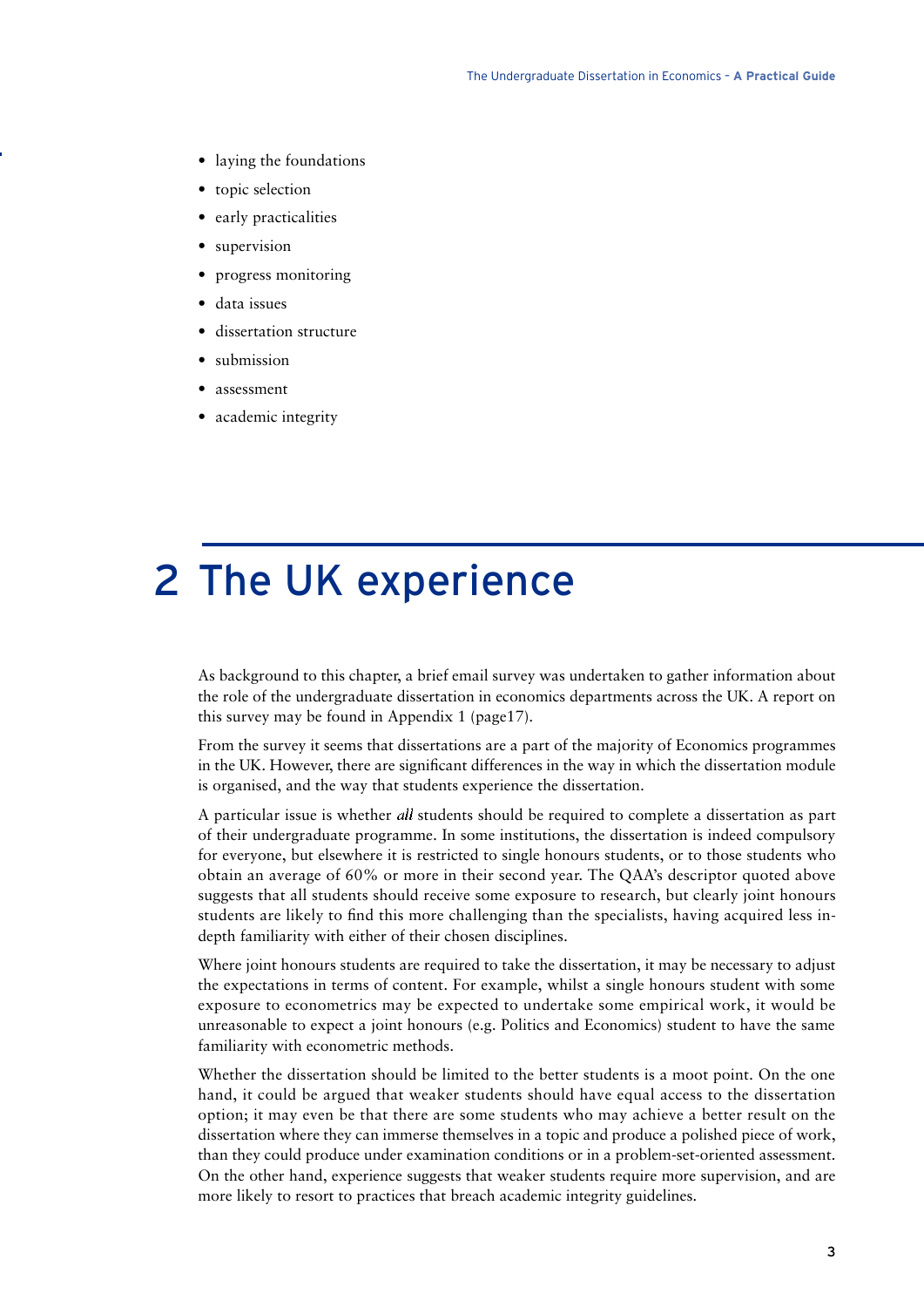For these reasons, it may be necessary (or desirable) to provide alternative ways of exposing joint honours and weaker students to research methods. This will be discussed later in section 4.

Where the dissertation is compulsory for all students, the organisation of the module causes concern. When there are more than a hundred students requiring supervision, the load on individual staff members becomes heavy – especially given that some topic areas (and some staff members) tend to be more popular with students than others. It may then be necessary to find some way of spreading the supervision load across available staff or accommodating differences through a workload management system. Spreading the load evenly may result in inconsistency in the supervision provided, which can be very difficult to monitor effectively.

Another major impact on the dissertation has been the rise of the worldwide web, and the ease with which students are able to find material. This can lead to excessive reliance on sites such as Wikipedia, and makes it imperative to be able to monitor standards of academic integrity. Almost all of the survey respondents reported using TurnitinUK, whether as routine for all dissertations submitted, for a random sample or for suspect cases. The traditional remedy of holding vivas for all student dissertations becomes extremely costly when large numbers of students are involved (one institution reported that more than 500 dissertations are submitted in a typical year). Nonetheless, this practice appears to have survived in some economics departments.

## 3 The dissertation life-cycle

## **3.1 Laying the foundations**

There is a sense in which the whole of learning and teaching in a programme can be seen as preparation for the dissertation, as it provides the opportunity for students to draw upon the range of material that they have studied during their programme. However, the dissertation is a very different exercise from anything else that they will have been required to undertake and specific preparation is needed.

First, some training in research skills will need to be provided. This may or may not take place as part of a specific module within the programme that is devoted to preparation for the dissertation. This needs to include general discussion of research in economics, and the ways in which economists undertake research and scholarship. It is important to remember that this is likely to be a wholly new experience for most students, who may be well drilled in problem solving and mathematical exercises, but who may not have had much exposure to the practicalities of economic research. The booklets by Greenlaw (2006) and Neugeboren (2005) may be useful references for students at this stage of the process.

Included in this research training it is important to provide some guidance in library skills and the use of evidence in economics research. Being able to evaluate evidence, to weigh up the importance of a set of results and to be aware of the limitations of the evidence produced are challenging skills for students to develop.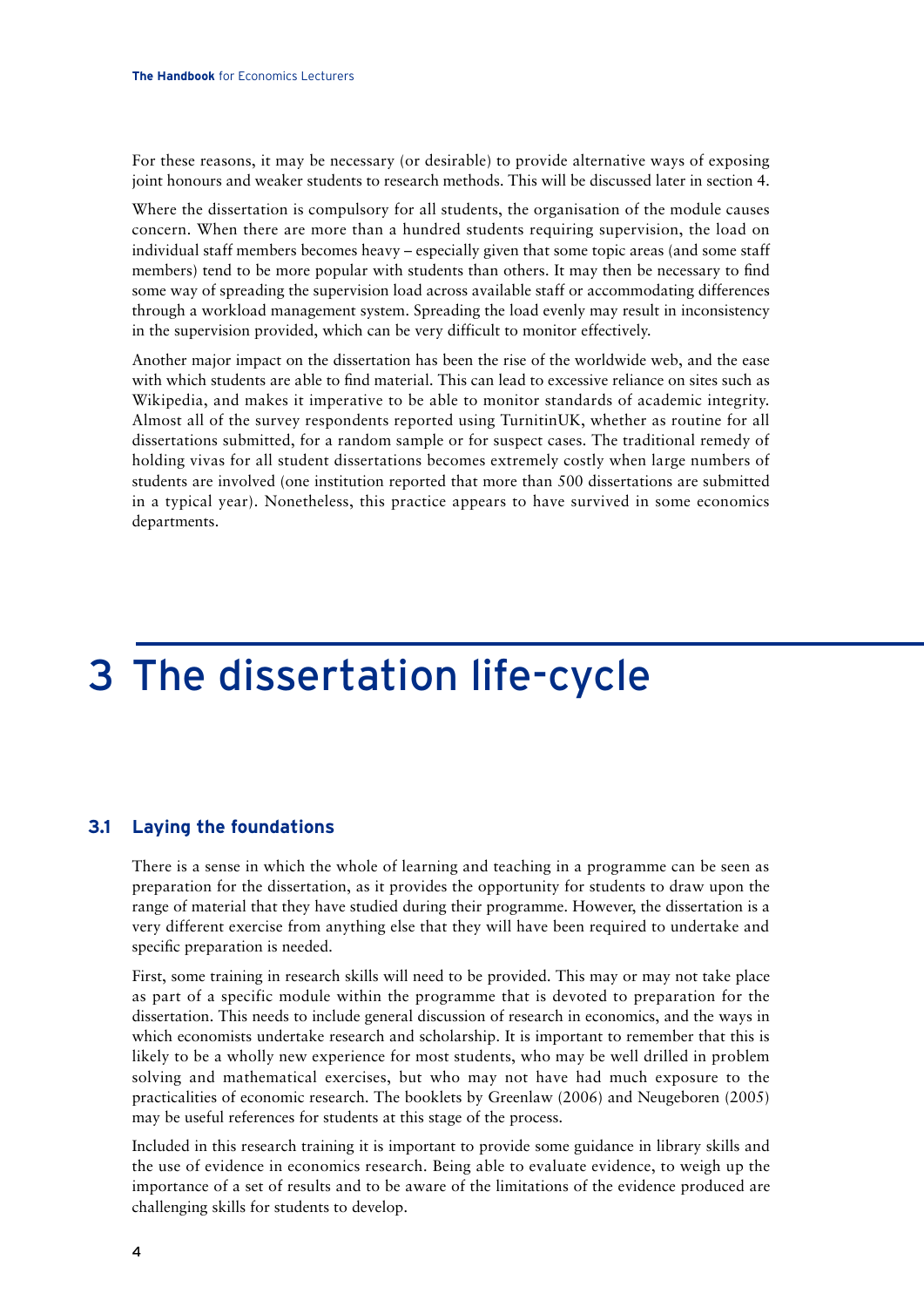There are different approaches to providing such research methods training. It may be that library staff will be able to provide sessions in library skills. It may be wise to incentivise students by awarding a small percentage of the dissertation marks for a library skills exercise. For example, students could be required to undertake an online literature search related to their chosen topic and produce a preliminary reading list. This has the added benefit for forcing them to start their research at an early stage of proceedings.

Depending on programme structure, some students may have had extensive exposure to statistical and econometric methods, so may be accustomed to handling data and interpreting results. However, there may still be a difference between running some regressions in response to a specific exercise during an econometrics module and devising a model to allow testing of a specific hypothesis.

Where students have not been exposed to econometrics, this will clearly affect the scope of research that they can undertake. It may be that they are restricted to a theoretical approach or a literature review style of project, or that they need to find alternative ways of presenting evidence. Where there is a mixture of single and joint honours students it may well be that there are students working on similar topic areas, some of whom know some econometrics and others not. This can create particular pressures on the joint honours students, who may feel obliged to try to use techniques with which they are unfamiliar. This is almost always disastrous. It also becomes important that the skills base of students is taken into account during the assessment process, so that students without training in econometrics are not unduly penalised by markers.

It is increasingly crucial to provide clear guidance on academic integrity at an early juncture. Section 3.10 explores this issue in more depth.

Where there are large numbers of international students, support may need to be provided in academic writing. Indeed, such support may be necessary more generally, given that so many economics assessments are based on problem sets and exercises, rather than on extended continuous prose. There is some evidence that the writing skills of UK students may also need to be further developed in this context.

### **3.2 Topic selection**

From a student perspective, finding a topic for the dissertation is a critical step. One of the key strengths of the dissertation is its capacity to engage the student by arousing interest and motivating through a sense of discovery. However, it can also be a stressful part of the process, especially for some weaker students who may not have strong ideas about topics that might inspire interest, and who may be daunted by the prospect of undertaking the task. Failure to find the right topic can be a recipe for a weak dissertation that does not fulfil the intended outcomes.

When the numbers of students looking for dissertation topics are relatively small, then it may be that students can be left to choose their own topics – probably subject to the availability of an appropriate supervisor or the submission of a coherent research proposal. With large numbers of students, this laissez-faire approach may not be feasible.

An alternative approach is to provide students with a list of topics from which they can choose. These topics may be closely circumscribed, or may simply offer a general topic area, leaving the student to focus on a specific research question within that topic area.

The advantage of providing very general topics is that that it leaves the responsibility of formulating a specific research question with the student. This is a key part of research in economics, of course, so it is good (albeit challenging) for the student to have to think about how to go about it. It also has the benefit of giving the student ownership of the question to be investigated, which helps to provide motivation.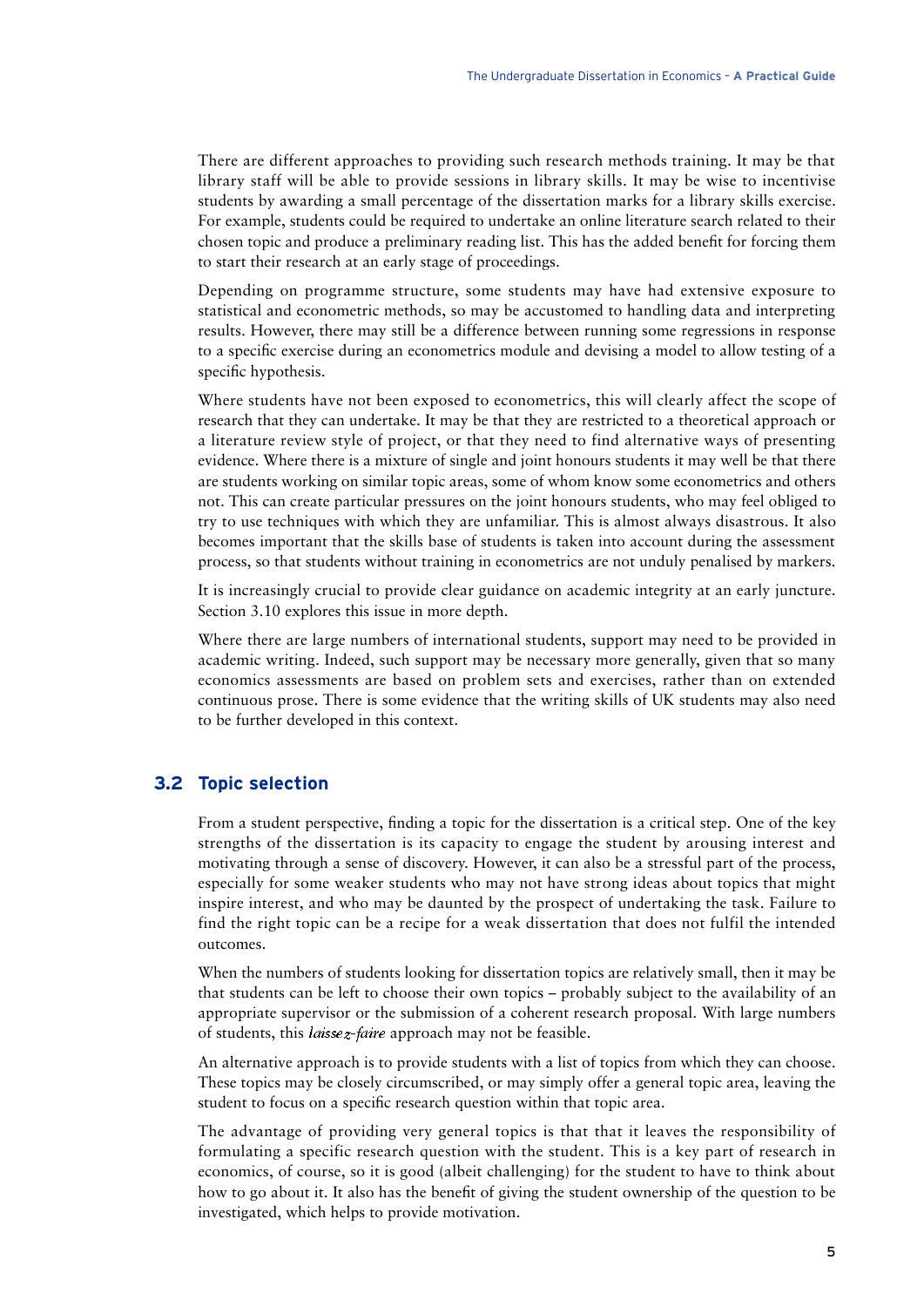One sample list of topics is available in Appendix 2 (page 21). This list was issued at a university at which there were about 150 students looking for topics. Each member of academic staff was asked to provide a number of topics. As you can see from the list, some provided very specific topics, such as 'Does the Mexican anti-poverty programme Progresa have an impact on secondary school enrolment?' However, most topics are defined in such a way as to allow a range of possible research questions. For example, 'Child labour in LDCs', 'Corporate governance' or 'Oligopoly' each allows a wide variety of possible approaches to be used and issues to be explored.

In the university represented by the sample list above, students can submit their preferences through a webpage, and are asked to specify their top four choices and rank them. Students are then allocated to topics and supervisors, with no guarantee that they will get their first choice – depending on whether certain topics are over-subscribed.

"Where there are large numbers of students, topic choice can be handled online." **TIPS**

**TOP**

It may be important to ensure that topics on offer are regularly refreshed, especially where past dissertations are made available to current students. If

the same topics appear for too many successive years, there may be the obvious danger of plagiarism. Even where this does not extend to actual copying, there is the danger that students will simply adopt the same dissertation structure as used by previous students rather than working through this part of the process on their own.

### **3.3 Some early practicalities**

Increasingly, legislation is impinging on the dissertation process, and students may all now be required to complete risk assessments before they start their research. The impetus from this comes from Health and Safety legislation in place since 1992, and universities are now beginning to require such assessments for undergraduate and postgraduate students undertaking research. The need for this is perhaps more obvious where students are carrying out experiments in the physical sciences, but may also be important in the social sciences. There may also be a need to seek ethics approval, especially where research involves the use of human subjects.

Given that most economics dissertations tend to be desk studies that do not involve the use of human subjects, the bureaucracy may be viewed as superfluous. Nonetheless, compliance with the law is seen by most institutions as being essential. This may be especially important where economics as a discipline is part of a wider School of Social Sciences. Sociologists who decide to interview local drug dealers as part of their dissertation research clearly face rather different risks and ethical issues than an economist who decides to estimate a consumption function from macro data.

Sample forms can be seen in Appendix 3 (page 24). The ethics form is designed for a School of Social Sciences. The expectation is that the vast majority of economics projects will qualify to skip from question 1 to question 15, thus minimising the paperwork whilst still complying with the demands of the legislation.

Given the requirements of the Data Protection Act, it is also advisable to ask students to give permission for their completed dissertations to be made available within the university for succeeding generations of students. This then allows a database of previous dissertations to be mounted on an internal website or a Virtual Learning Environment (VLE) such as Blackboard or WebCT.

It is also important at the outset to be absolutely clear about some aspects of the dissertation. In particular, students seem to get very exercised about word length. In many UK undergraduate economics programmes, the dissertation counts as a double module in the final year – typically 30 CATS, or a quarter of the assessment for the year. Given the importance of this piece of work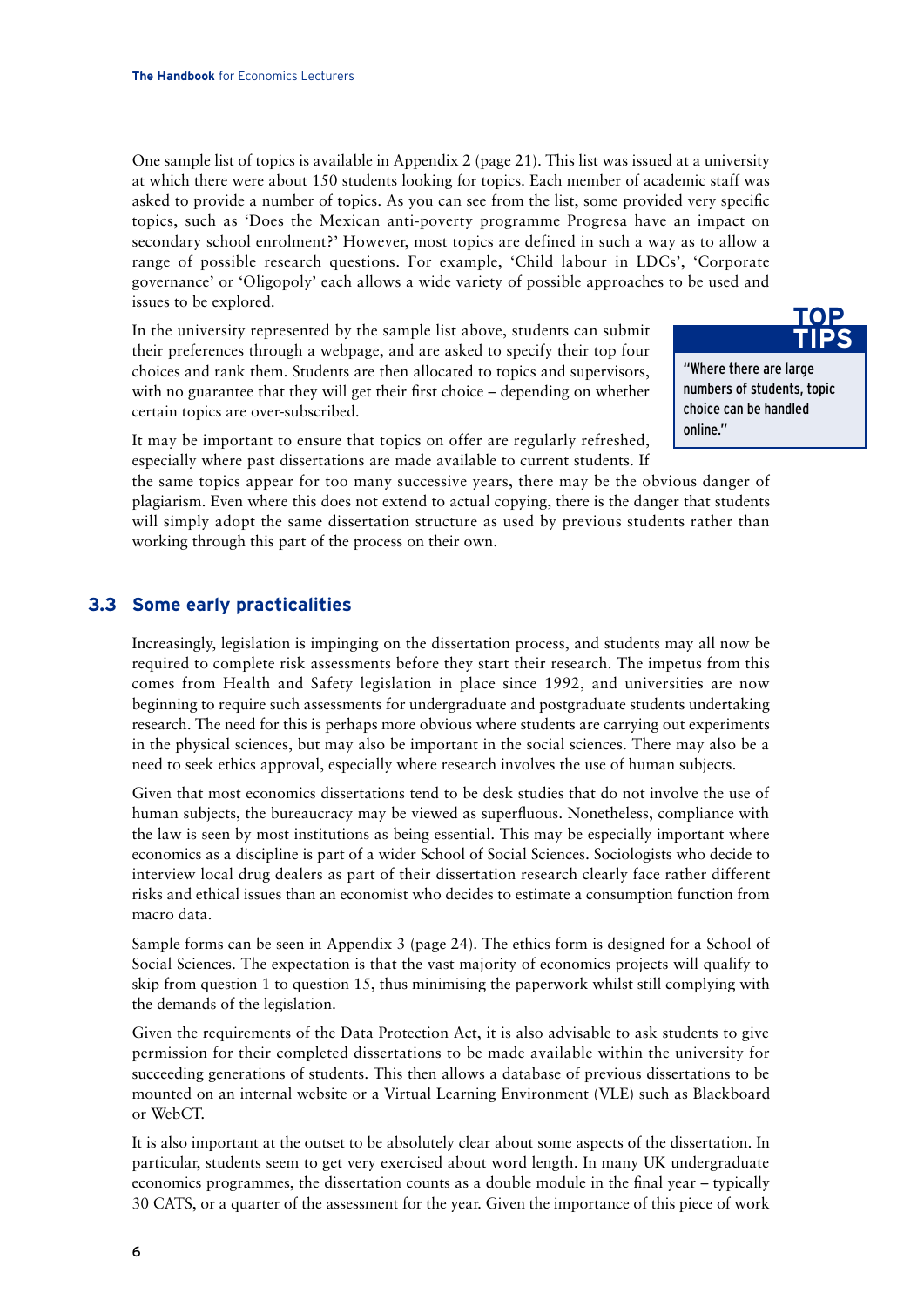#### **Top Tips on the word limit:**

- Be explicit from the start about what is included and not included in the word count. When students get near to submission time, the chances are that they will be hitting the limit, and will want to exclude as much as possible from the count. To remove ambiguity, it is wise to be clear.
- Provide a list of what can be omitted from the word count, for example:
	- Title page
	- Abstract
	- Table of contents
	- Bibliography
	- Figures (i.e. diagrams, maps)
	- Tables of data
- Prohibit the widespread use of appendices otherwise, students will simply carve chunks of material out of the main text and stash it away at the back in the hope that it will not count. Make it clear that appendices will be part of the word count (perhaps allowing some appendices to be exempt, e.g. raw data, with the express permission of the supervisor).
- Then state that everything else counts. Students will still find questions to ask (what about footnotes?), but if you have been explicit you will be on reasonably firm ground – and you can point out that the rules are the same for everyone.
- In order to enforce the word limit, you will probably need to impose penalties for exceeding it. A sliding scale is probably best – say, 1 percentage point per 100 words (or part thereof) by which the dissertation exceeds the limit. This provides students with the incentive to learn to be selective and to avoid waffle in presenting their report. And it seems to work!

(especially where the final year carries a heavy weight), it is probably appropriate for the dissertation to carry a word length of 7,500 to 10,000 words.

#### **3.4 Supervision**

The provision of good supervision is crucial to the success of the dissertation. In many institutions facing increasing student numbers, the amount of contact between staff and students on a one-to-one basis is in decline. Indeed, it may be that the supervision of the dissertation provides the single most important opportunity for students to interact on a personal basis with a member of the academic staff. Some students may be intimidated by this, but if the relationship works, it can be mutually rewarding as an educational experience.

As in many other areas of learning and teaching, it is important to manage student expectations of the supervision process. It is helpful for students to be told clearly what they can expect from their supervisor. This may be expressed in terms of an entitlement, rather than being left openended. Such an entitlement could be expressed in terms of a number of meetings that each student is entitled to have with their supervisor or it could be expressed in hours. Experience with operating such a system is that although some students may request assistance above their entitlement – and this need not be prohibited within the scheme – others may choose not to avail themselves of their full entitlement. In the context of encouraging students to become independent learners, it may not be desirable to insist that all students attend for a given number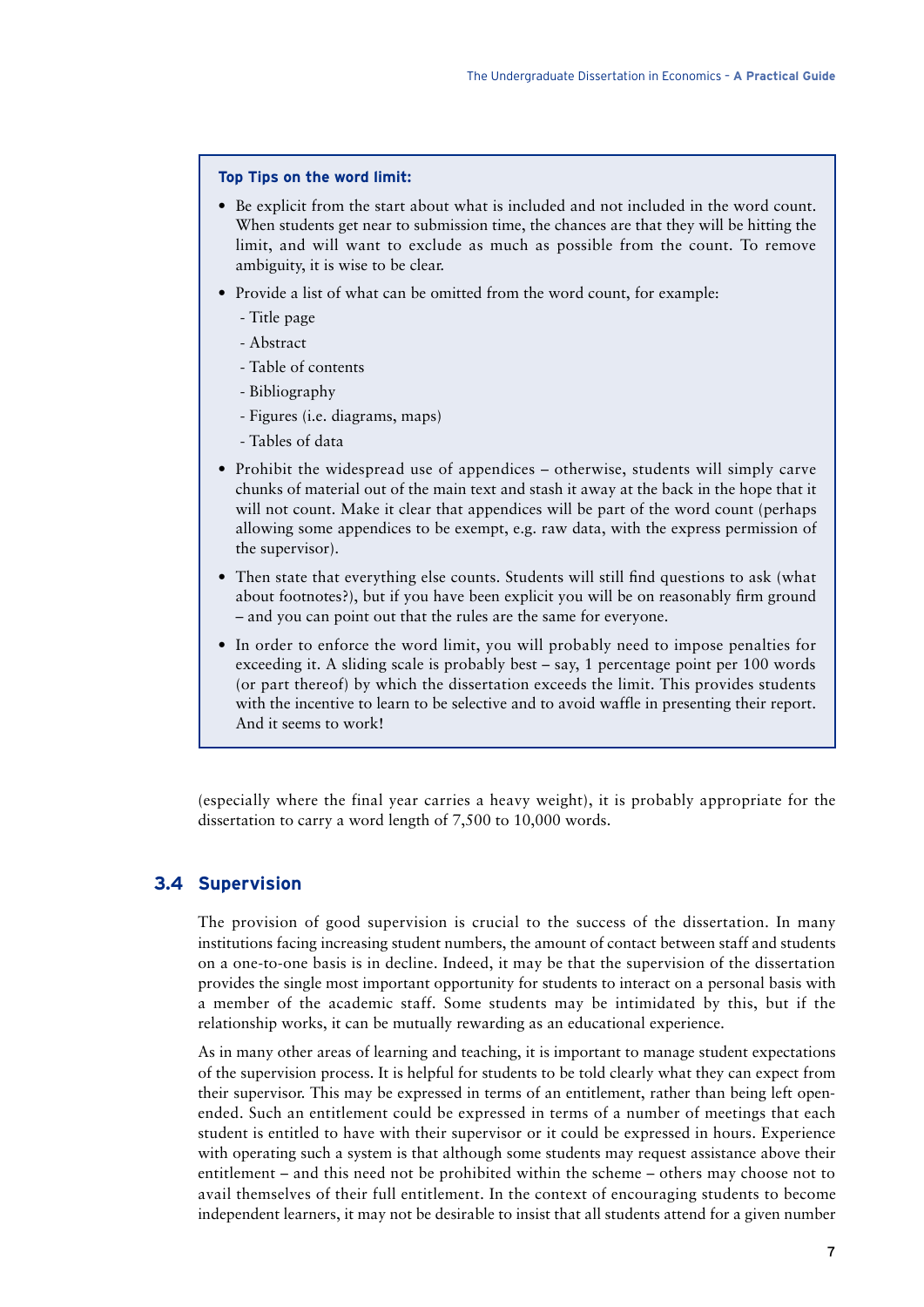of sessions. It is this that makes the entitlement system an attractive way of specifying what is the normal expectation for supervisory contact.

Such an approach has the added benefit of helping to manage the supervisors' expectations of the process. Supervisors need to know what is expected of them in terms of reading drafts, marking, length and frequency of meetings, and so on. It is also crucial that both supervisors and students have the *same* expectations of what is involved. Being explicit about this is thus crucial for both groups.

Achieving consistency of supervision provision is one of the challenges, especially when large numbers of students are in need of supervision. Just as some students may need more help than others, it is also important to be aware that some supervisors may be more comfortable in the role than others, or more prepared to make themselves available.

It is also common for certain topic areas to be more popular than others – and for some supervisors to be more popular than others. If unregulated, this can lead to a situation in which some members of staff find that they have much heavier loads than their colleagues.

Some fair way of allocating supervisory responsibilities may thus be needed. One possibility is to ensure that supervisory loads are recognised as part of a workload management system, in which there is a trade-off between supervisory responsibilities and other forms of teaching contact. An alternative is to allocate loads evenly across available staff. This may require allocating students to topics that are not their first choice, or requiring supervisors to oversee topics of which they have little specialist knowledge. This needs to be monitored carefully to safeguard the student experience. However, at the undergraduate level, specialist knowledge of topic areas may be less crucial than at masters' or doctoral level.

There may be benefits from group supervision of students following similar topics, not only in terms of economies of scale, but also because the students may be able to learn from each other. Economies of scale may arise because much of the advice given to students will be common – the central importance of economic analysis, the need for a literature review, the interpretation of evidence, how to avoid plagiarism and so on.

In some institutions, this is taken one step further, through the provision of a whole module (normally in the second year) that deals with research methods. The economies of scale in doing

#### **Example**

At my university, each supervisor is responsible for about six students. A colleague and I supervise projects in the area of development, and for the past few years we have met with our supervisees as a group. Typically, we hold four meetings.

The first meeting takes place at the end of year 2, when the students have been allocated their topics. This is a preliminary briefing meeting, at which we answer questions and concerns, highlight some key relevant readings and data sources, and explain how we propose to conduct the supervision. Some preliminary explanation of how to structure a good dissertation is also provided, together with some discussion of what is meant by academic integrity.

The second meeting takes place early in the final year. At this meeting each student is asked to talk about their topic, outline their progress to date, identify their research question (if they have formulated it) and comment on any problem areas that they have encountered.

The third meeting takes place towards the end of the first term. By this time, they will have been required to submit an interim report, in which they sketch out their proposed research, including an explanation of their research question, and the methodology that they propose to use in order to investigate their question. This is an opportunity for us to

...continued over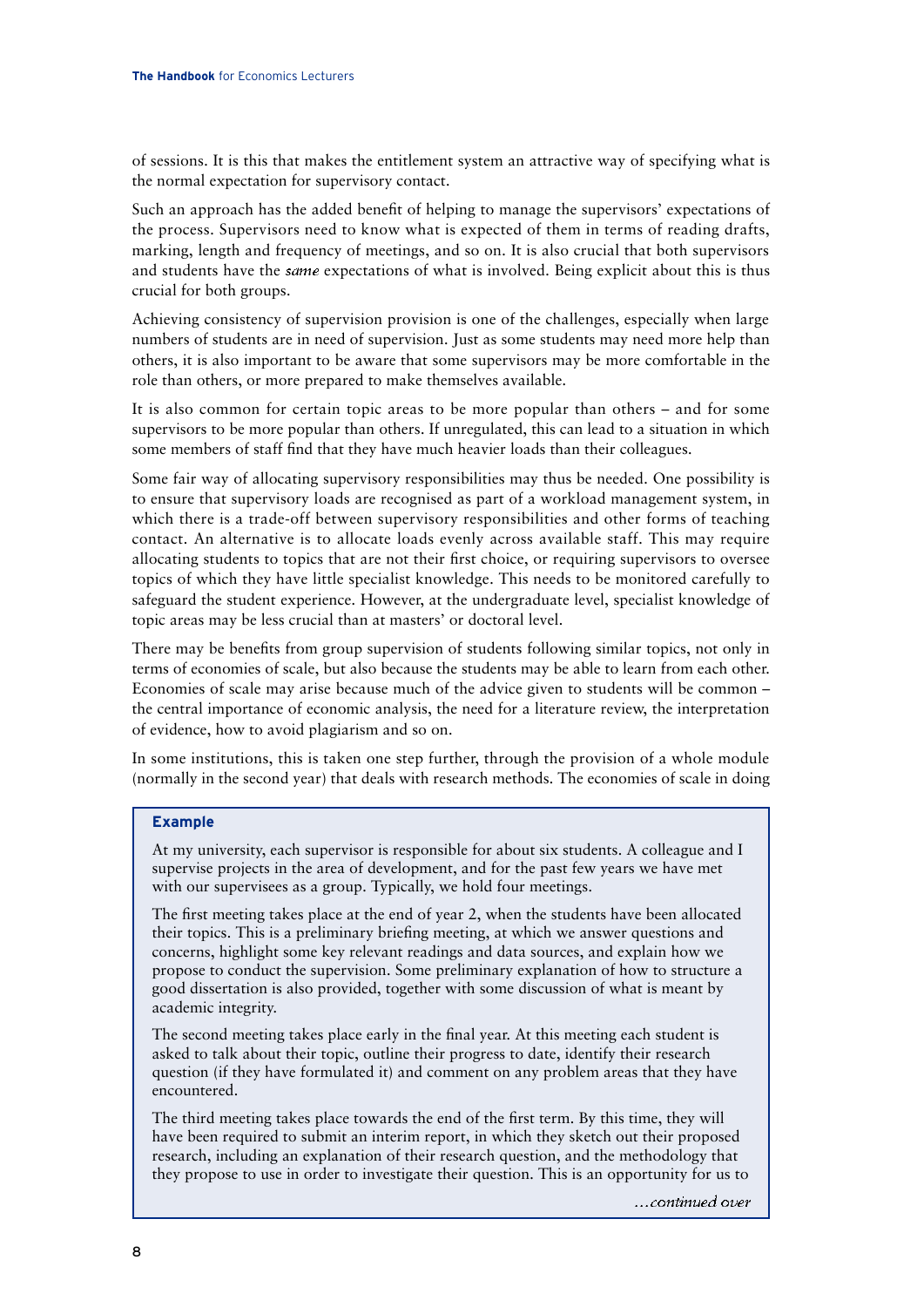provide feedback on their progress so far, to suggest future directions and to identify potential problems.

The fourth meeting takes place towards the end of the second term. Before this meeting, each student will have been invited to submit an extract from the first chapter, including their explanation of their research question. In the meeting, we comment on writing styles and referencing, and provide an opportunity for questions. The importance of maintaining standards of academic integrity is stressed.

Students are also encouraged to meet us on a one-to-one basis if they have questions that are specific to their own research.

this are even greater, of course, as one individual (or a relatively small number of staff) can provide the generic advice that all students need in approaching the dissertation. Such dedicated modules are not always popular with students, who may see the material as being fragmented and of little relevance to them at the time. In other words, they may need to be convinced that they really will need this material at a later stage. Such modules are not always popular with the staff either. They may not be appealing to teach, but also put pressure on the curriculum. When so much other material has to be covered in the second year, there may be a reluctance to use up a whole module on research methods that could have been used to provide micro theory or econometrics.

### **3.5 Early progress monitoring and the dangers of the last minute rush**

A frequent complaint about students undertaking undergraduate dissertations is that they leave everything until the last minute. The pressures of other coursework items and mid-term or midyear examinations may encourage students to devote their time to these, as the dissertation seems less urgent.

There are various ways of trying to encourage students to start work on their research early, and not rely on a late rush. It may be worth drawing an analogy in early discussions with them. Few students would think of arriving at an exam with only a few minutes to go, and thus finding they have no time to answer the questions. So, why should they think they can fritter away their dissertation time and start work on it when it is too late to do it justice?

However, as economists, we understand about incentives, and thus realise that exhortation alone will not suffice. We need to provide good incentives if we expect students to start work early.

One possibility is to require students to give a presentation of their intended research at an early stage of proceedings. This could be a presentation to their peers with a member of academic staff present. It would even be possible to designate a discussant for each presentation or for a small percentage of the overall mark to be attached to it. However, as soon as numbers begin to grow, this option begins to become very costly in time and effort. Ensuring consistency in the assessment becomes problematic – although if it is a very small percentage of the overall mark, this may be less crucial. If the presentation becomes more than a small percentage, then the logistics of enabling appropriate external examining becomes a potential issue.

An alternative is to introduce an interim report or research proposal that has to be submitted at an early stage. Again, attaching a modest percentage of the overall marks to this report has good incentive effects, and provides an early check to identify students that are not engaging with the process, or who have unrealistic grandiose plans for solving the world's problems in 10,000 words. It is also a good opportunity to provide formal feedback – an important consideration when the paucity of feedback is a common criticism emerging from questionnaire surveys.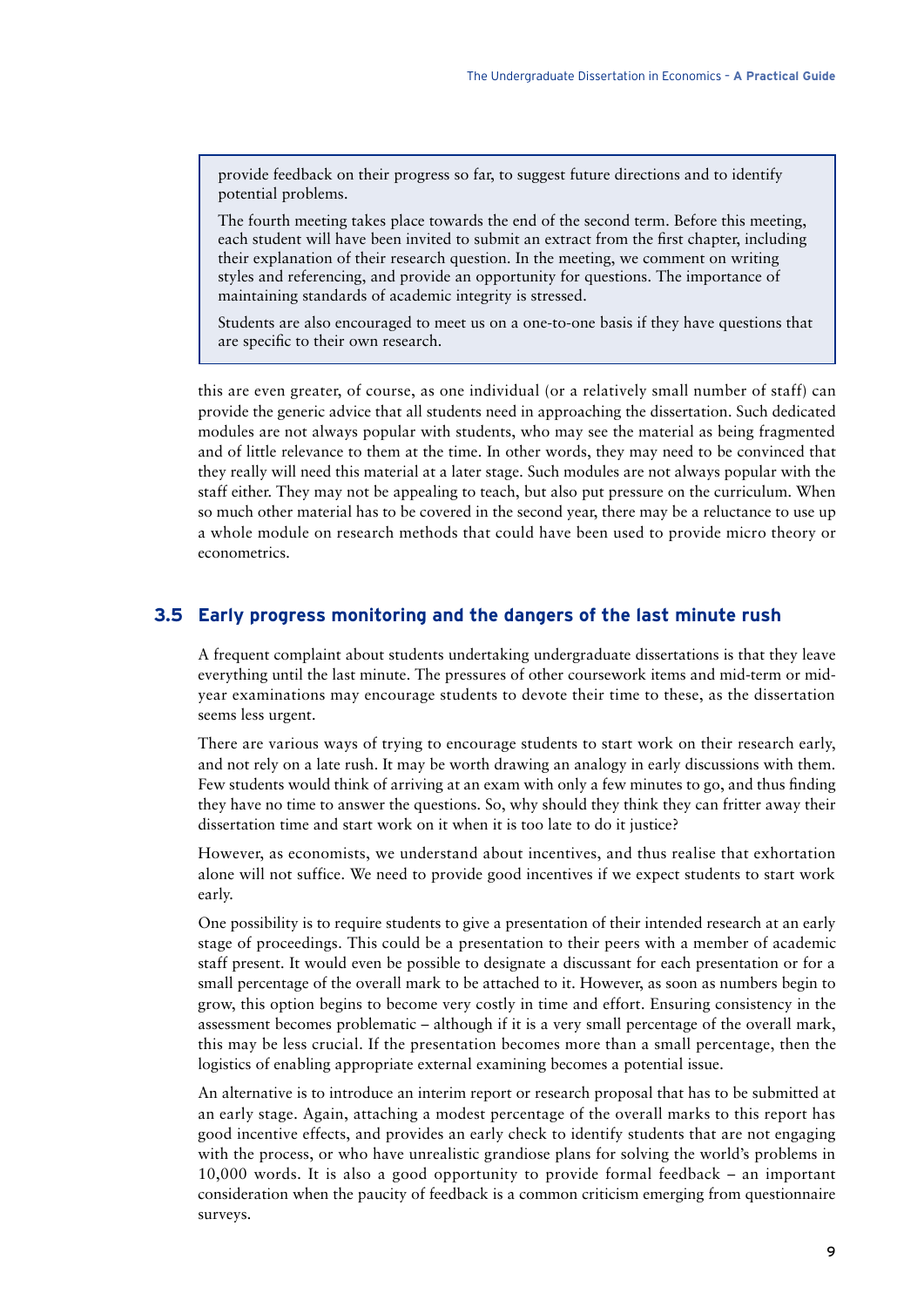It may be helpful to ask students to submit draft material (or even chapters) to provide a framework for discussion in supervisory meetings – and to do so *before* the meeting takes place. There is nothing worse than having a student arrive to discuss their work clutching their precious draft, only to find that the time is mainly spent in the supervisor reading it, rather than being able to discuss it. It should be made clear that this is not for the purpose of proof-reading, which is not the supervisor's responsibility. It may be worth setting a timetable for such discussions at the beginning of the year – which then forces the student into a regular schedule of work. Of course, your institution's rules may prohibit the reading of draft material. You may also think that it is possible to go too far in helping the student, as this may militate against encouraging independent work and time management. However, it can make for more productive supervisory meetings – and anything that highlights that you are providing feedback may pay dividends in national student surveys.

## **3.6 Data issues**

The other task that must be tackled at an early stage is data hunting. Students embarking on empirical work – probably for the first time – almost always have over-optimistic views of the data that are likely to be available. Perhaps a student has been to a course in development economics that has stressed the importance of human capital formation in stimulating improvements in agricultural productivity. An interesting project might be to examine the effect of primary schooling on agricultural productivity in rural Zanzibar. Or to examine the effect of overseas assistance on the provision of health care in Papua New Guinea. Panic then sets in when it transpires that, with only a few weeks remaining, there are no data to be found.

Again, this is partly a question of managing student expectations – and of getting students to hunt for their data as early as possible.

Of course, there is a time inconsistency problem here. We tell the students that they must look for data as soon as possible… but we also tell them that they should think about the underlying economics of their topic first, in order that they know what data they will require. Without this proviso, the danger of data-mining is high. Students told to look for data early may well see what they can find, run a few regressions and then see if they can find a theory that will match their results.

The availability of data via the internet has increased dramatically in recent years. This brings good and bad news. The good news is that there are more data accessible on a wide range of economic topics that students can readily obtain. This expands the range of topics on which they can undertake empirical work – and they are aided and abetted in this by the software at their disposal to enable them to produce lots of results. The bad news is that the scope for doing foolish things and getting nonsense results is also much expanded. The ease of use of today's software makes it very easy to produce results that go way beyond the competence and

understanding of the students. Indeed, a key part of the supervisor's role may be to rein in the over-enthusiastic student to ensure that the work undertaken is appropriate for the topic being investigated, and the reasonable ambition of the student given knowledge and understanding of statistical and/or econometric methodology. This reining in has to done in a sensitive way, so as not to discourage or dishearten. A fine line to tread.



Providing web links to key recommended data sources is wise. This can be accomplished through a dedicated dissertation webpage or VLE. The links can then be tailored to the needs of a particular cohort of students. There is also a helpful section on the Economics Network website that provides links to freely available data. This can be found at http://www.economics network.ac.uk/links/data\_free.htm .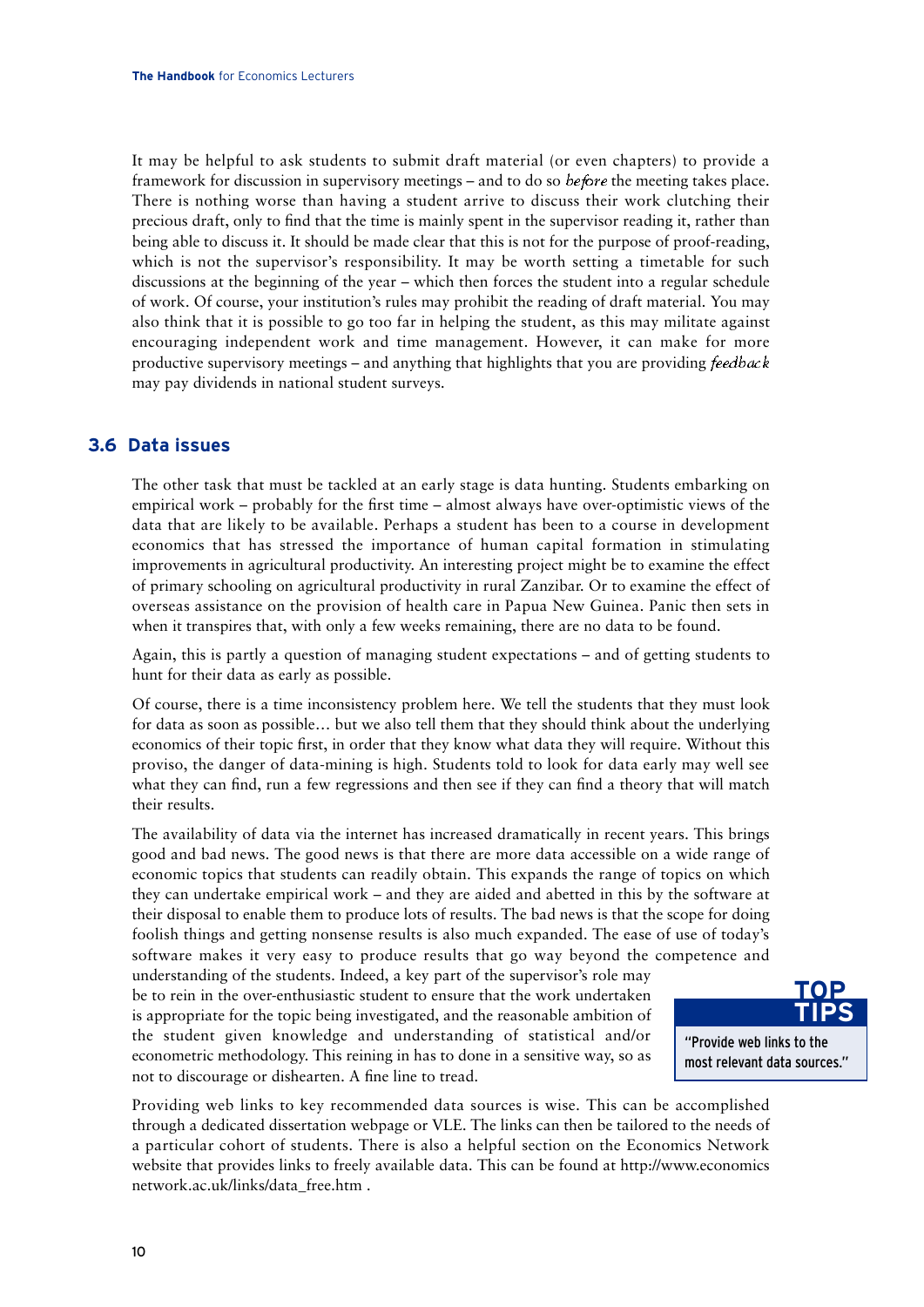One obvious situation in which this can be an issue is where a student has received no training in econometrics, but has heard of 'regression' and perceives that no dissertation is complete without it. There may be some bright students out there who can teach themselves regression along the way and produce sensible results. But for every one such student, there are likely to be countless others who will be unable to produce coherent results. For the econometrically untrained, more modest objectives need to be set for the analysis of empirical data. However, the collection of data, and the marshalling of evidence in support (or not) of an hypothesis, is a central part of research in economics.

Another pitfall is where a student with some econometric training collects data and runs some regressions, but is unable to produce results that are consistent with any known economic theory. Panic then sets in. Can economic theory really be so wrong? It takes confidence for a novice researcher to look at a set of seemingly meaningless results with equanimity. It may then be for the supervisor to reassure, and to point out how many possible explanations there are for seemingly contradictory results. Perhaps the data do not measure what the model demands. Perhaps a more sophisticated econometric methodology is required. Perhaps there are omitted variables. And so on. The student researcher may then need to be persuaded that it is perfectly OK to present weak results, so long as some awareness is shown that the analysis has limitations, and that there are many possible reasons for the seeming contradictions.

"The secret of happiness lay in limiting the aspirations.' Thomas Hardy in The Woodlanders."

It may be worth reminding the student of the key objective of the dissertation – namely, to showcase what they have assimilated during their degree programme. If they can show competence in applying economic analysis and (perhaps) econometric techniques in a topic area of their choice, then they are on their way to a reasonable mark. They will not be submitting their dissertation to Econometrica.

## **3.7 Dissertation content and structure**

Students who have spent most of their undergraduate careers solving problems and tackling exercises are likely to need specific help in constructing a coherent argument through continuous prose and appropriate structuring of material. Furthermore, the dissertation will require them to move beyond the descriptive to analysis and evaluation. These are also key skills that may only be developed through the dissertation in many economics undergraduate programmes.

There are several guides available providing advice to students on how to structure a report on a piece of economic research (e.g. Neugeboren (2005); Greenlaw (2006)).

| A typical structure    |                                                                   |
|------------------------|-------------------------------------------------------------------|
| Introduction           | pose an interesting question or problem                           |
| Literature review      | survey the literature on your topic                               |
| Methods/data           | formulate your hypothesis and describe your data                  |
| Results                | present your results with the help of graphs and charts           |
| Discussion             | critique your method and/or discuss any policy implications       |
| Conclusions            | summarise what you have done; pose questions for further research |
| From Neugeboren (2005) |                                                                   |

Students need further guidance to keep an appropriate balance between the key components. The temptation is to use up too many words in the early sections in introducing the topic and describing the background. This is especially tempting in relation to some projects. For example, a student investigating a question in the context of a particular country may begin by describing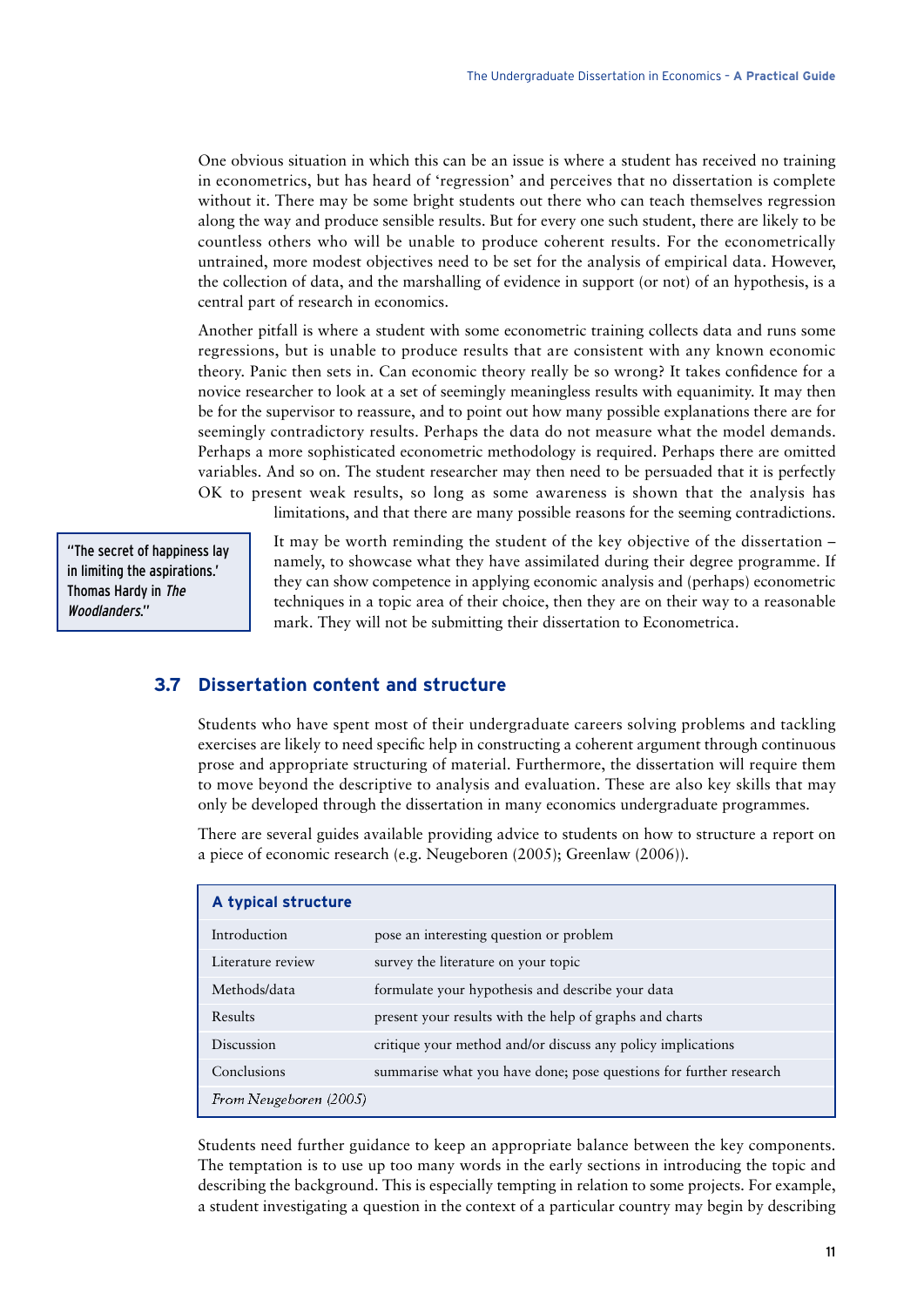the economic conditions of that country, so that the report comes to resemble something more appropriate for economic history or geography than economics. On the other hand, there may be a temptation to take some of the economic analysis for granted, thus missing the opportunity to demonstrate knowledge and understanding of economic analysis and thereby showcasing their skills to the examiner. This question of knowing what to include and what to omit is a tricky one, and an area in which supervisors will need to be ready to offer guidance. Another challenge is for students to be evaluative and analytic, going beyond description.

At the outset, students often find it intimidating to launch themselves on writing an 8,000 or 10,000 word report. It is important to find a way of overcoming this. One way is to encourage students to draw up a chapter plan at an early stage. This could be based on the general pattern set out above, with the students being asked to draft a few sentences describing the intended content of each chapter, and a target word count. This has the advantage of breaking the overall task into a sequence of shorter pieces of work, which may be less intimidating. Making some examples of previous dissertations available for students to consult may also be helpful, as they are able to see what can be achieved, as well as getting a feel for how to structure a long report.

## **3.8 Submission**

Another danger point comes at submission time. Be clear about the conditions under which an extension might be granted and how this might be authorised. In addition, be clear about the conditions in which an extension will not be granted. For example, you might want to be

explicit that extensions will not be granted for frivolous reasons or because 'my computer crashed'. There are good reasons for being strict about this. One of the skills that students derive from producing a dissertation is project management. Meeting deadlines will give students the opportunity to practise time management. A student who does not understand the need to keep backup copies of files will have a rude awakening in the world of work. Furthermore, a student granted an extension is likely to find that there are knock-on effects in terms of exam preparation.



"Make sure there is no ambiguity about the deadline for submission and the penalties for missing it."

## **3.9 Assessment**

Assessment is a crucial part of the dissertation process and entails a number of problematic issues.

It is important that students have a clear idea of what is expected of them in producing a dissertation. Unlike the problem sets and exercises that characterise much of assessment in economics, there cannot be a specific mark scheme for the dissertation. However, it is possible to provide a set of grade descriptors designed for the dissertation, showing the characteristics that markers will be looking for in allocating marks to the final product. This helps in forming student expectations and provides transparency. A sample set of descriptors is shown in Appendix 4 (page 25).

There is no universal agreement that this approach is desirable. It has been argued that marking to descriptors enforces too much conformity and inhibits markers from examining with their own personal and professional judgement. However, this may be an argument for framing the descriptors in such a way that they are not overly prescriptive, but yet identify the intended outcomes on which the assessment of the dissertation should be based. When large numbers of students are involved, it may be that personal and professional judgement has to be harnessed in order to ensure equity in treatment.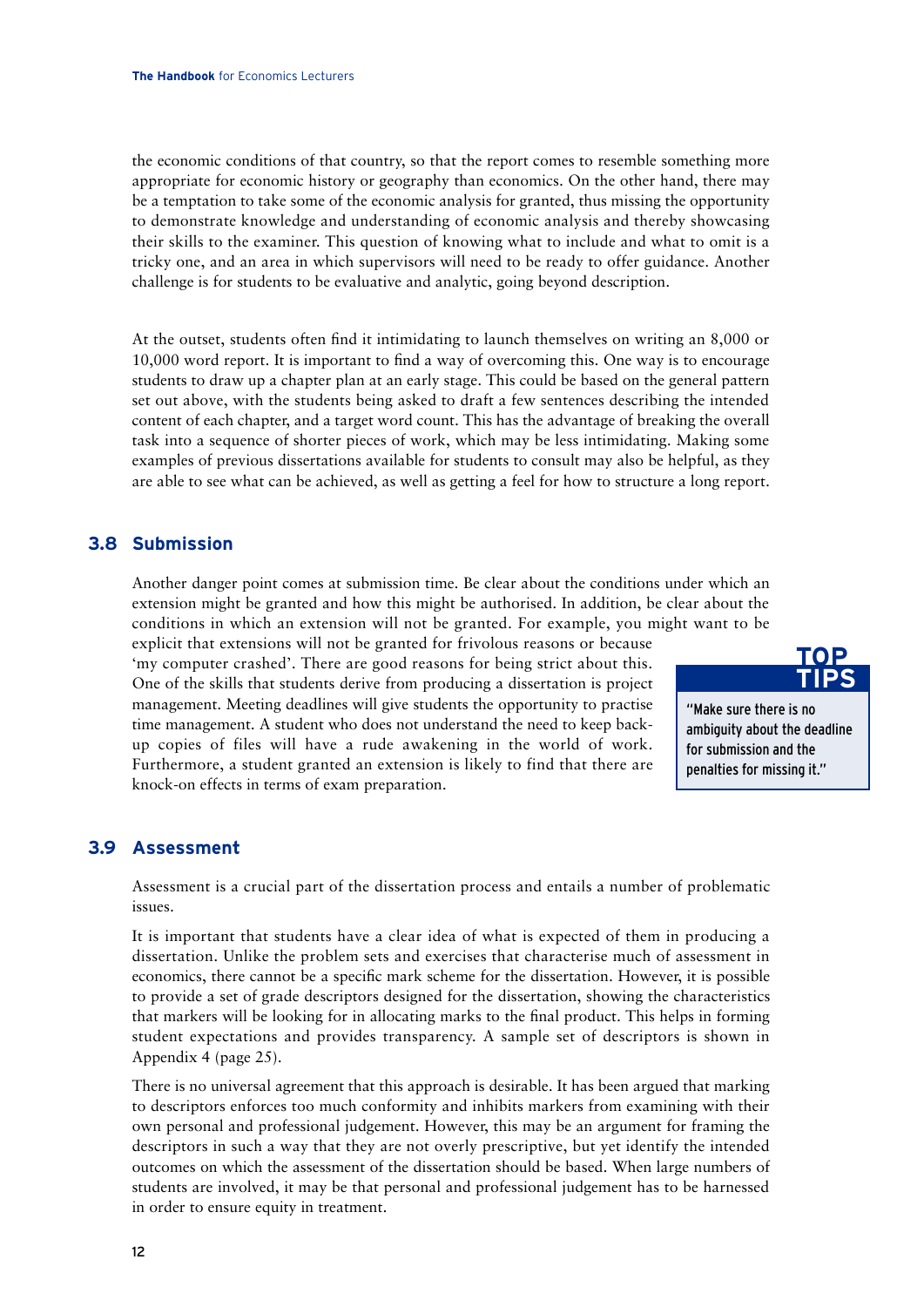Another way of trying to manage student expectations is through some element of peer- or selfassessment – not necessarily as part of the summative assessment. For example, students could be encouraged to evaluate a fellow student's research proposal or presentation. Alternatively, a self-assessment checklist could be required as part of the dissertation submission, itemising key aspects of the dissertation. A sample self-assessment form is available through {link to file 6 Self assessment form}

Students may also gain confidence in their work if some portion of the summative assessment is derived from interim pieces of work, such as the research proposal, a presentation or library skills project. This can also incentivise students to manage their time and receive feedback on how they are progressing.

### Achieving consistency in assessment is challenging, especially where the number of dissertations to be marked is large so that marking has to be spread between a relatively large number of staff members. Consistency is also difficult because of the wide range of dissertation topics that is possible. The use of descriptors can help here, as they are cast in general terms that do not vary across topics. The danger is that some markers will be more diligent than others in giving marks based on the descriptors.

Where the economics dissertation can be taken by both single honours students and those following joint honours, it is important for markers to be aware of what is reasonable for particular students to produce. A politics and economics student should not be penalised for avoiding econometric work, nor should a single honours economics student be penalised for lacking background in political science.

One of the issues on which practice varies between universities is the question of whether the supervisor should or should not be one of the markers of the dissertation. Some argue that the supervisor should be excluded from the assessment process in order to ensure independence of the marking, whereas others argue that the supervisor is able to identify the extent to which the student had received assistance as part of the supervisory process. Consistency may be more likely where marking is organised to mix up the pairings of first and second markers.

## **3.10 Academic integrity**

Given the rise of the internet, it has become impossible to discuss undergraduate dissertations without also discussing the greater opportunities for student plagiarism. The internet provides students with access to a vast range of material, and anecdotal evidence suggests that many students arrive at university with at best a sketchy understanding of methods of scholarship and standards of academic integrity.

Inculcating a sense of what constitutes academic integrity at an early stage in the degree programme is critical. This approach – stressing that there are expected standards for student work – is to be preferred to instructing students simply to 'avoid plagiarism'. The notion of avoiding plagiarism is almost tantamount to telling students not to get caught, whereas setting expected standards is a more positive tack to take.

The importance of academic integrity is reflected in the fact that there is a whole chapter in this Handbook by Jeremy Williams devoted to the topic. The detail of this discussion will not be repeated here, where the focus will be on academic integrity in the dissertation.

Jeremy Williams identifies three types of plagiarist. The 'lazy plagiarist' takes the work of another author and puts his or her own name to it, and may use a 'cheat' site in order to purchase a dissertation or part thereof. The 'cunning plagiarist' uses the work of another author or authors, but changes things sufficiently to avoid detection. 'Cut-and-paste' characterises this approach. The 'accidental plagiarist' does not even realise that they are plagiarising – for

## **TOP TIPS**

"The nature of the dissertation is such that it is difficult to maintain anonymity in the marking, so this is one type of assessment where double-blind marking must be retained, rather than some form of sample moderation process. "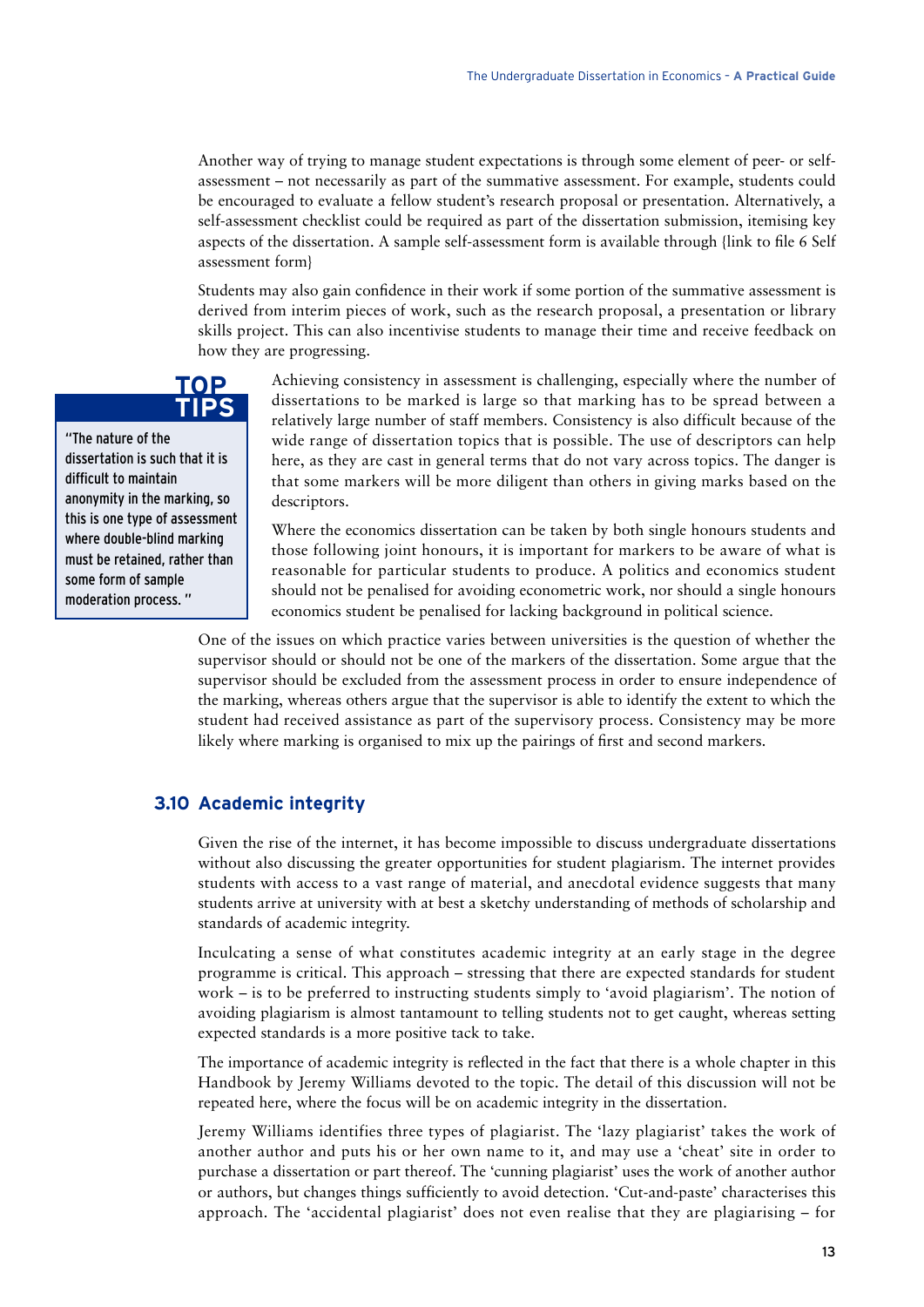example, they may have taken notes on a journal article in the early stages of their research without realising that they were simply noting down the original author's words. They then construct their dissertation from those notes. In some cases, students from a Confucian tradition may believe that in reproducing the words of the experts they are paying them a compliment, and may find it culturally difficult to criticise or even amend what has been printed in a textbook. The use of anti-plagiarism software will throw up examples of all three types.

In the email survey of UK economics departments, most made use of TurnitinUK as a way of identifying whether plagiarism has taken place. The convenience of this is that a dissertation submitted via a VLE can be automatically screened for overlap with TurnitinUK's growing database. The disadvantage is that the output produced by the software requires very careful interpretation. The software produces a *Similarity Index (SI)*, which quantifies the degree of overlap with material in the database. A high SI does not necessarily indicate plagiarism, but it does help to highlight which dissertation submissions are suspicious.

An important practical point to remember is that when students submit their dissertation they should not only be asked to sign a declaration stating that the work is their own, but also that they understand what is meant by academic integrity and that their dissertation will be checked by TurnitinUK.

#### **Sample declaration for students to sign on submission:**

I understand that by signing the declaration below, I have read and accepted the following statements:

- I have read and understood the University's Academic Integrity Statement for Students, including the information on practice to avoid given the Statement and that in the attached submission I have worked within the expectations of this Statement.
- I am aware that failure to act in accordance with the Academic Integrity Statement for Students may lead to the imposition of penalties which, for the most serious cases, may include termination of the programme.

I consent to the University copying and distributing any or all of my work in any form and using third parties (who may be based outside the EU/EEA). This may include the use of anti-plagiarism software (e.g. TurnitinUK) to verify whether my work contains plagiarised material, and for quality assurance purposes.

More difficult to detect is where students commission a third party to produced their dissertation for them – either to order, or off the peg from subscription websites. TurnitinUK may or may not identify these cases, although I have known one case where the dissertation that had been purchased was picked up because some paragraphs from it were used as an advert on the website, and were thus caught by TurnitinUK. The risks of being caught may be lower for this form of cheating – but in many universities the penalties are likely to be more severe.

An important part of the fight for academic integrity is to make sure that all supervisors are familiar with your university's procedures for dealing with breaches of academic integrity, and with how to interpret the TurnitinUK output. This is a key part of ensuring consistency in supervision and equity of treatment across students. It is wise to make sure that the general principles of academic integrity are covered in joint sessions to all students, rather than this being left as part of the responsibility of the individual supervisor. Student handbooks also need to carry clear guidance on your institution's policies and procedures.

More discussion on academic integrity may be found in the Handbook chapter by Jeremy Williams.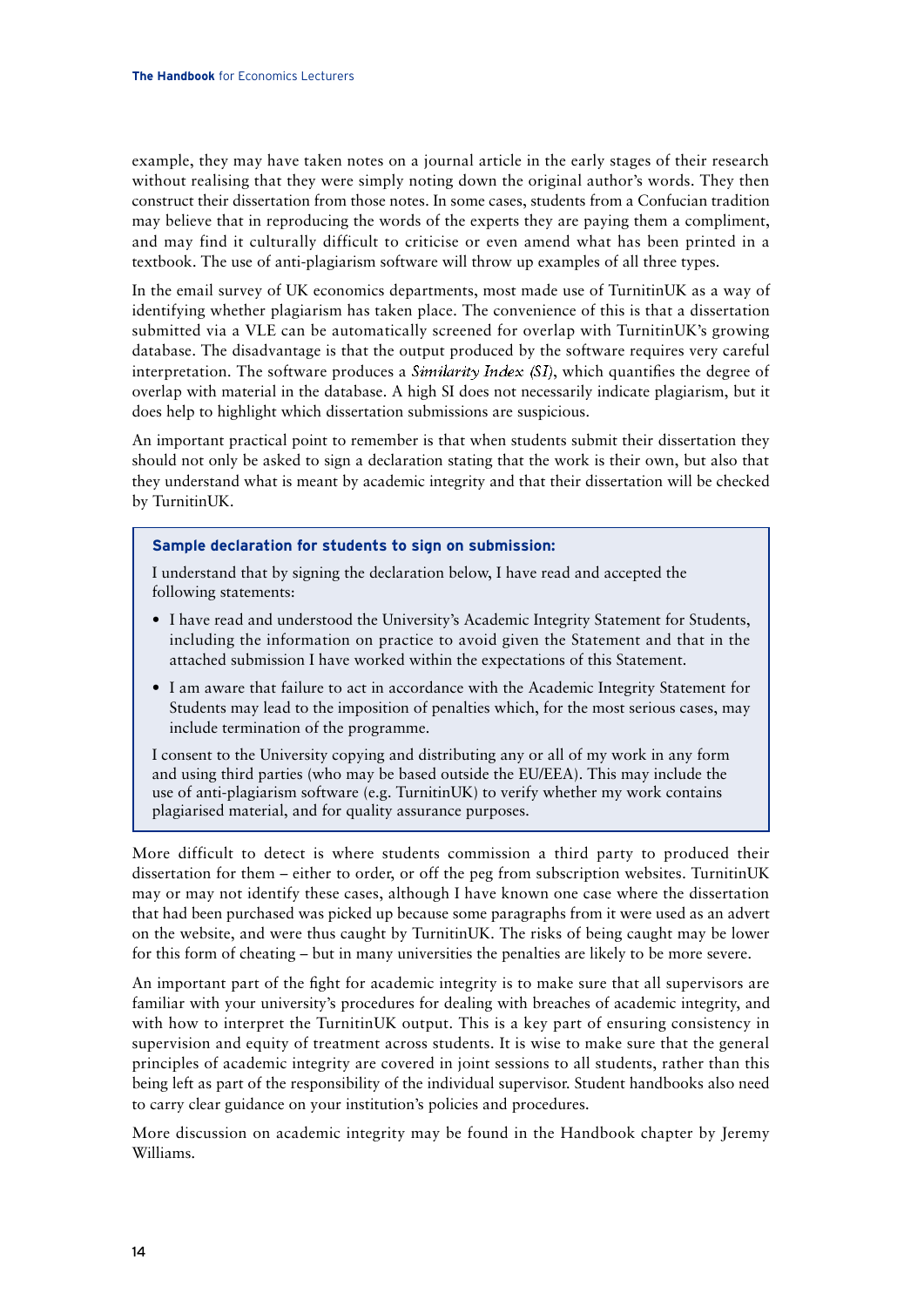#### **Encouraging good academic practice**

Find a brief paper written by a member of staff in the department and submit it to TurnitinUK. Then hack the article about. Include some quotations (some with, some without quotation marks), paraphrase some passages, introduce some new material. Submit the revised version to TurnitinUK.

Arrange a session for all students writing a dissertation, and show them the TurnitinUK output on the amended version. Let them see what we see as examiners. Point out the key examples of bad practice that we can readily recognise.

This exercise can have a dramatic effect. In one academic year, I (as the School's Academic Integrity Officer) had to investigate 10 breaches of academic integrity in economics dissertations. Penalties were imposed in all cases. The following year, having demonstrated the examiner's eye view of the TurnitinUK output, not one single case emerged.

## 4.An alternative to the dissertation?

If it is accepted that all honours students should be exposed to 'current research, or equivalent advanced scholarship, in the discipline…' (QAA), then can the dissertation be avoided?

It could be argued that if we provide research-led teaching, then this in itself ensures that students will fit the bill in terms of exposure to research. But what do we mean by 'research-led teaching'? Does it mean that academic staff are given the opportunity to teach in their specialist research areas? Is that enough? How do we ensure that students engage with this process? If we cannot be sure about the answer to these questions, then is the dissertation the only solution?

To some extent, a research-led approach can be embedded within the normal curriculum. Modules can be designed in such a way as to enhance the students' ability to develop critical and evaluative thinking skills and thereby support and promote independent learning. This approach can be reinforced by a research-led approach to assessment and may be most straightforward in econometric or other quantitative methods modules, where students can be required to find, analyse and interpret their own data. A similar approach can be adopted for other modules. A development economics module can require students to prepare a report on a particular country; students could be required to evaluate a recent report from the OFT or Competition Commission. Such exercises can encourage and engender a sense of discovery and engage students in a reflective and self-critical process. There is much more discussion or undergraduate research in economics in KimMarie Goldrick's chapter in this Handbook.

An alternative approach would be to run a seminar or tutorial-based module, in which students are required to provide critical evaluation of recent research, probably through the vehicle of appropriate journal articles. This sort of exercise can also provide students with the opportunity to develop their presentation skills, and could be part of a module that also includes sessions on aspects of research in economics.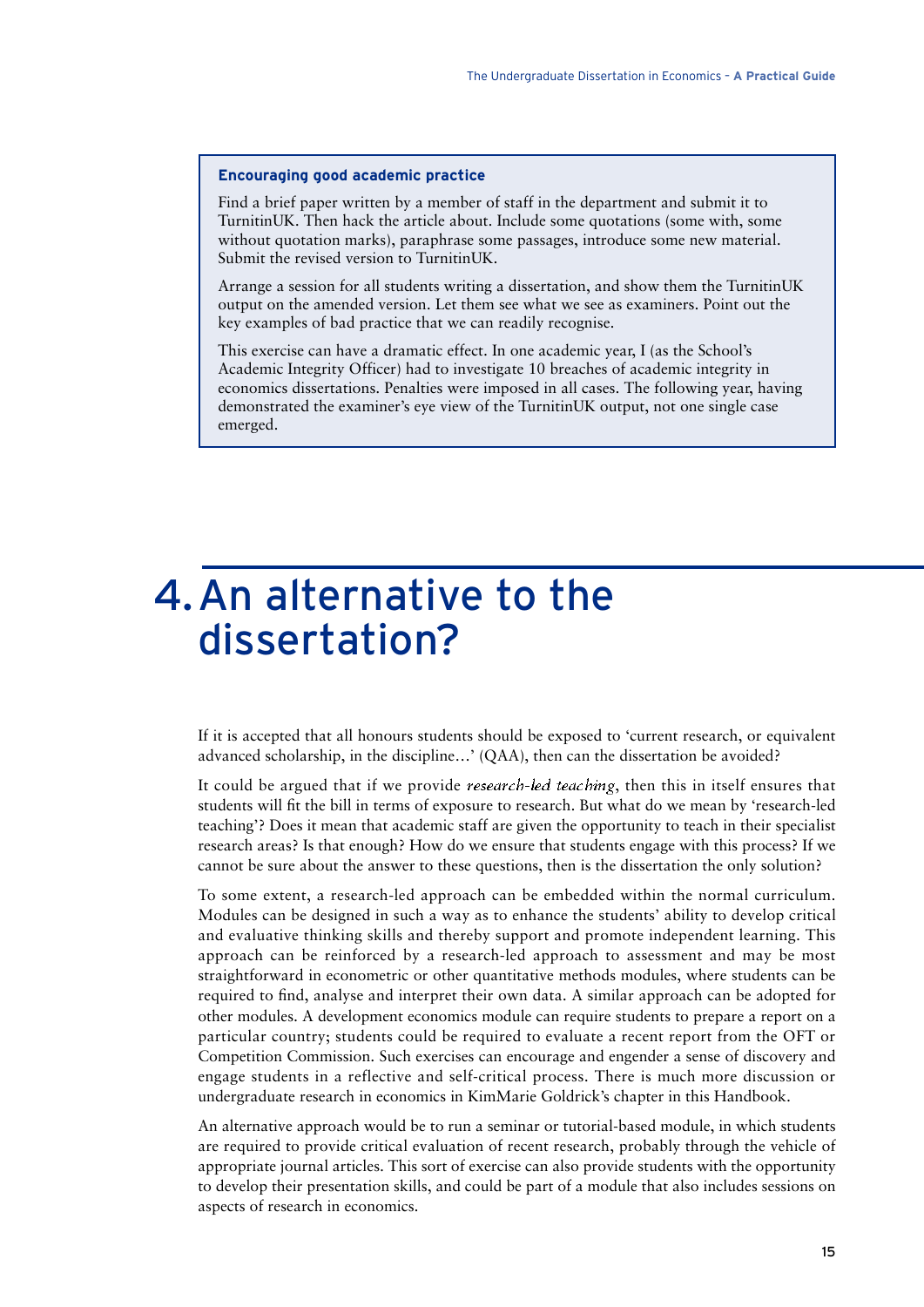## 5 Assessment strategies

A well-organised dissertation can be the most rewarding part of the student experience. However, this may require careful thought and planning if it is not to turn into a nightmare. Here are some key points to remember as the dissertation life-cycle unfolds:

- Think about how research training will be provided
- Ensure that students are guided towards a feasible topic
- Be aware of the legislative context
- Give early rules on word length
- Manage student and supervisor expectations of the supervisory process
- Look for a coherent way of allocating students to supervisors
- Set intermediate targets to prevent students leaving too much to the last minute
- Be aware of data issues
- Provide guidance in terms of how to structure a dissertation
- Offer clear guidelines for the assessment process, so that students know what is expected of them
- Be unambiguous in setting deadlines and the rules for extensions
- Explain academic integrity and monitor adherence

Students can benefit greatly from undertaking a dissertation. The process can capture their interest and give them confidence to engage in independent work. The finished product can be used to sell their abilities to potential employers, by showcasing their skills. Supervisors can add to the experience by making sure that students are aware of these benefits. Furthermore, students often enjoy their dissertation work.

## 6 References

Greenlaw, S. A. (2006) Doing Economics: A guide to carrying out economic research. Boston: Houghton Miffin.

Neugeboren, R. (2005) The Student's Guide to Writing Economics. London: Routledge.

Other chapters in the Handbook for Economics Lecturers augment this guide. In particular:

KimMarie McGoldrick, Undergraduate Research in Economics

Jeremy B. Williams, Plagiarism: Deterrence, Detection and Prevention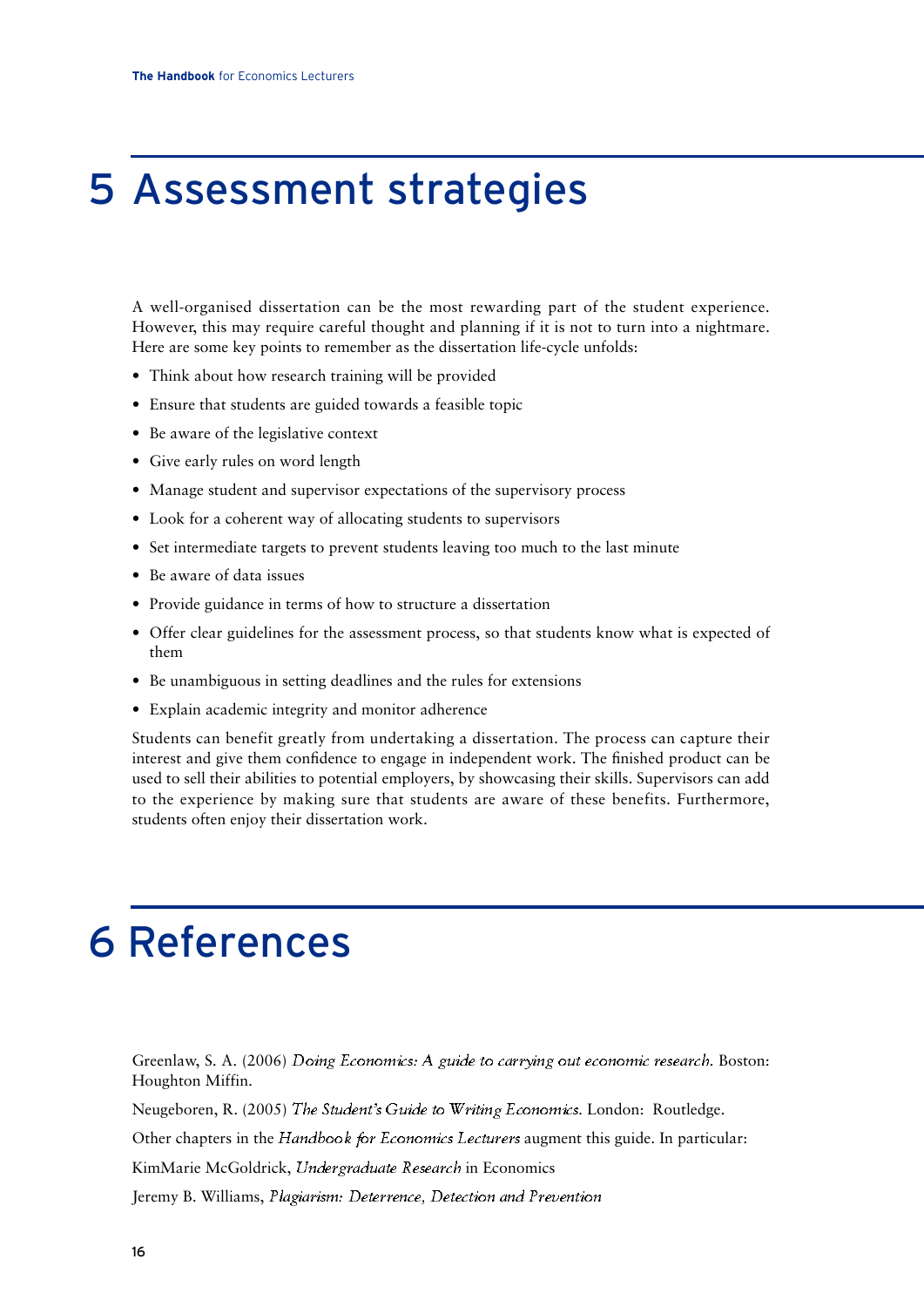## 7 Appendices

## **Appendix 1: The undergraduate dissertation in UG economics in the UK: A brief survey**

This report summarises the findings of a brief email survey of UK Economics departments concerning the role of the dissertation or research project in undergraduate programmes. The survey was carried out in the Spring of 2008, disseminated by the Higher Education Academy Economics Network. Responses were received from 21 of the 92 institutions contacted (23%).

Is there a dissertation/research project element in your undergraduate programme?

18 of the 21 respondents indicated that their programmes do contain a dissertation element in the final year of the undergraduate degree programme.

One institution has chosen to replace the dissertation with a synoptic module assessed at the end of the final semester, success in this is required if a student is to achieve Honours. This module engages students in the process of research, but in a more managed environment, with closer supervision and with a Personal Development Planning (PDP) element built into it. Better students can apply to take an independent study option in the final year, but this is a shorter piece of work than a dissertation. The reason for the change was to avoid the problems caused by students who left matters until the last minute. It also helps to reduce the extent to which students can plagiarise, as students are more closely supervised within class, and the smaller components of the assessment are less easy to plagiarise than the narrative of a dissertation.

Two institutions had no dissertation element in the programmes. One of these had dropped the dissertation because of the excessive staff time required. The other had set up a working group to consider adding a dissertation element to the programme.

#### **CATS rating**

The Credit Accumulation and Transfer System was established to enable students to accumulate credit that in principle could be transferred between institutions. In a typical modular programme, a year's study would entail 120 CATS. Thus, in an eight-module structure, each module would carry 15 CATS. This question was thus designed to evaluate the relative weighting of the dissertation in the final year of study. Where responses indicated the proportion of the final year attributed to the dissertation, the CATS equivalent has been calculated, with the following pattern emerging:

|                      | No of responses       |
|----------------------|-----------------------|
| 15 CATS              | 1                     |
| 20                   | 3                     |
| 24                   | 1                     |
| 30                   | 7                     |
| 30 this year 40 next | 1                     |
| 40                   | $\mathcal{D}_{\cdot}$ |
| Not stated           | 3                     |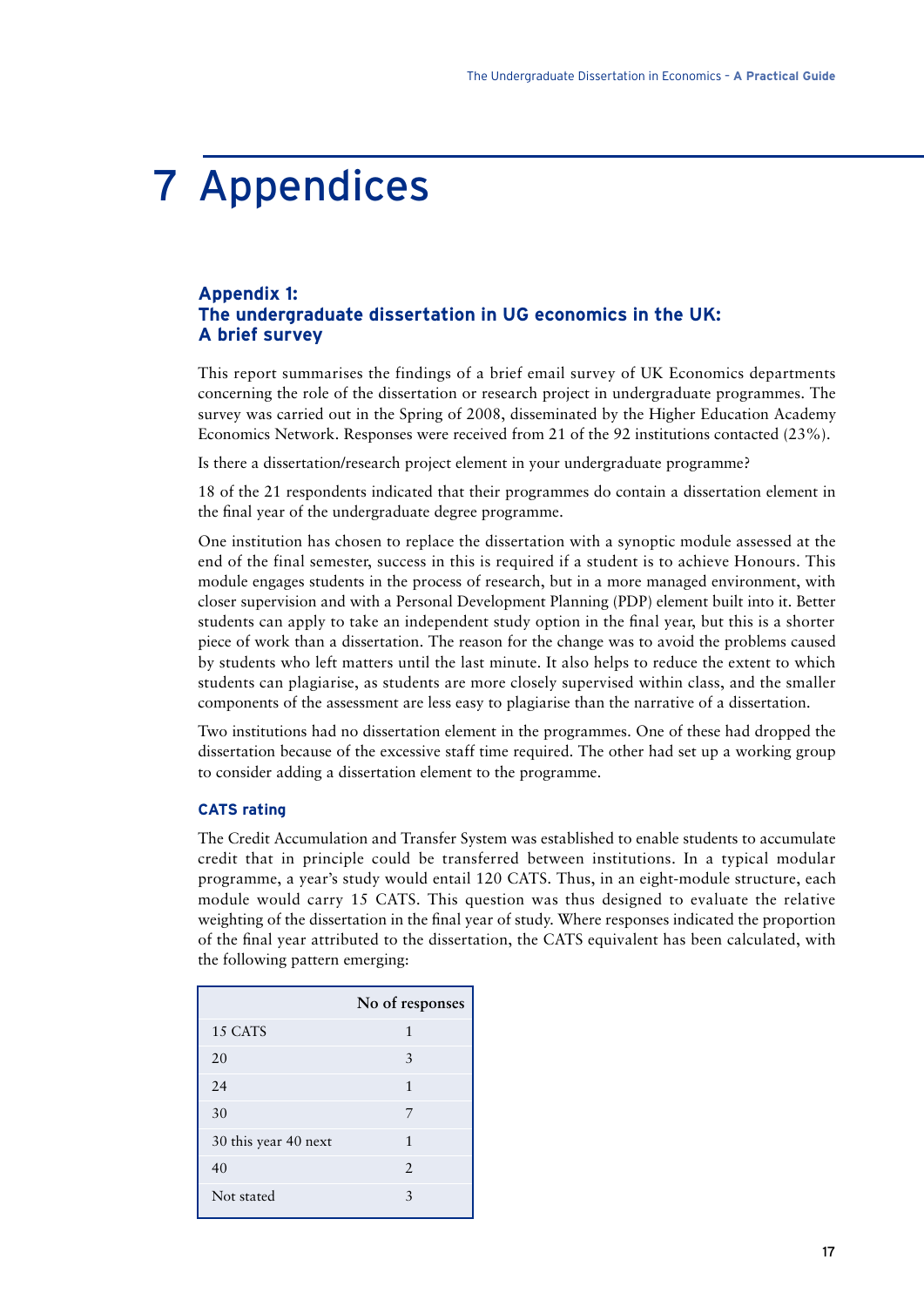#### **Is the unit compulsory for all students?**

The dissertation was compulsory for all students at 11 responding institutions, and an option in three. For four other institutions, the dissertation was compulsory only for a subset of students. In some cases, this meant that the dissertation was only compulsory for single honours students, but joint honours students were not required to take it. Elsewhere, only students achieving a certain standard (e.g. Upper Second) could take the dissertation component.

## **How many students per year take the dissertation?**

Numbers varied substantially, from 'about one every other year' to '500+'.

| Number of students | Number of responses |
|--------------------|---------------------|
| <10                | 1                   |
| 10-49              | 5                   |
| 50-99              | 5                   |
| 100-199            | 4                   |
| >200               | 1                   |
| Not specified      | $\mathcal{L}$       |

## **What is the typical number of students supervised by each member of staff?**

| Number of supervisees | Number of responses |
|-----------------------|---------------------|
| $0 - 4$               |                     |
| $5-10$                |                     |
| 15                    |                     |
| Variable              |                     |

### **Is the supervision load spread evenly across staff members?**

Most institutions make an attempt to spread the load evenly although this may be less of an issue where student numbers are relatively low. It was noted that problems sometimes arose where some topics were especially popular with students, which tended to put some supervisors in high demand, leaving others with less supervision to carry out. One institution commented that it was important not to force unwilling supervisors to take on the responsibility, as this would be detrimental to the student experience. Uneven loads were sometimes accommodated through workload management systems.

How do students select their topic?

In the majority of cases (11 responses), students were given a free choice of topics, tempered by guidance from supervisors or a dissertation coordinator. In six cases a list of topics was provided – sometimes a relatively long list of broad topic areas. Students could choose a topic not on the list provided they could find a supervisor willing to take them on.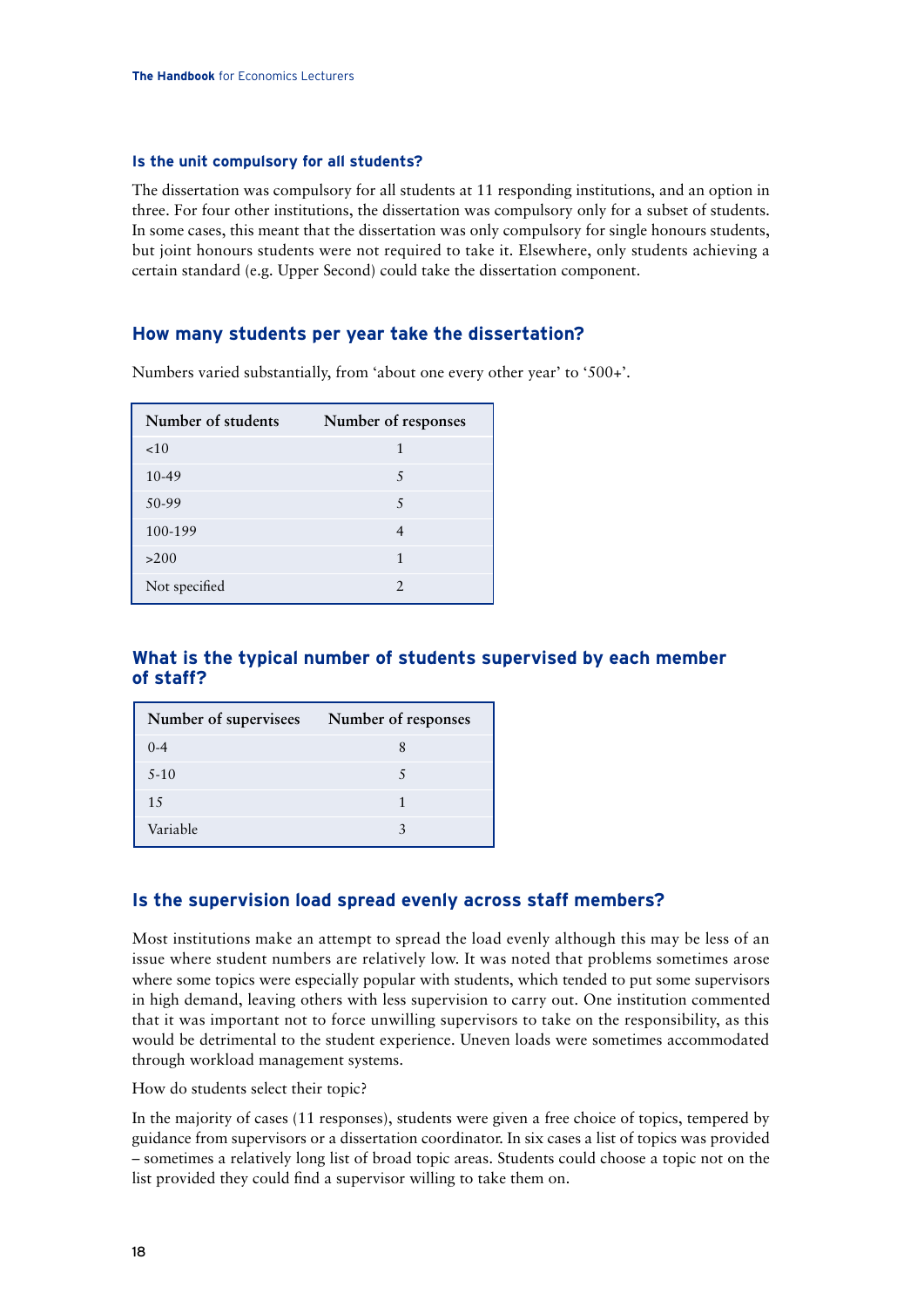#### **How are students prepared for dissertation work?**

Seven respondents indicated that this was mainly a matter for the supervisor, but a variety of methods were in place to assist students in preparing for the dissertation. In some cases, a dedicated module(s) was provided to train students in research methods in economics; in other cases, an introductory lecture/talk was provided. In other institutions, a handbook was provided, or a site on a Virtual Learning Environment (VLE) such as Blackboard or WebCT, with advice, guidance and links to data sets. Sample past dissertations were made available in some institutions, either in hard copy or through a VLE. Sessions providing library skills were run in some institutions. Student-led presentations and student-run groups were also mentioned.

### **Do you take steps to monitor standards of academic integrity?**

11 respondents said that all dissertations were routinely submitted to TurnitinUK for checking, and a further three institutions submit a random sample, or dissertations under suspicion of a breach of academic integrity standards. One institution augmented TurnitinUK by doublemarking; one institution relied only on double-marking to vet academic integrity standards. In another case, students have a viva (30-40 minutes), which is effective in identifying plagiarism. In one case, this was seen as purely the supervisor's responsibility; only one institution reported that no checking was carried out.

### **Please comment on the main strengths that you perceive for the dissertation**

There was a strong consensus amongst respondents about the main strengths of the dissertation. The dissertation is seen to foster independent study, and provide students with the opportunity to study in depth a topic in which they have a strong interest. It is also seen as a beneficial educational experience, and 'the single most important piece of academic work that students undertake'. The dissertation is seen to offer a synoptic component, allowing students to draw together what they have learnt from across the curriculum. It also serves as preparation for the world of research and to have benefits in terms of employability, as the dissertation can be included in a portfolio of the student's work. The supervision process gives students contact with staff.

## **Please comment on the main difficulties faced in relation to the dissertation**

There was less of a consensus about the difficulties than about the strengths, although a number of respondents commented that problems arose mainly with the weaker students, who tend to be costly in demands upon staff time, and who are less likely to become engaged by the dissertation process. In general, the demands on staff time were seen to be an issue, together with the difficulty of ensuring that all staff concerned in supervision provide a more-or-less consistent standard of supervision. These problems naturally escalate as numbers increase, and coping mechanisms may be needed to handle large numbers. In some cases, allocating students to supervisors becomes a burden.

It was reported that students face problems in understanding what is meant by plagiarism and in knowing how to go beyond a literature review and actually doing some research. All too often, students were beset by 'last-minute-ism', and persuading them to start early and spread the load through time seems to constitute a major challenge. This is especially problematic when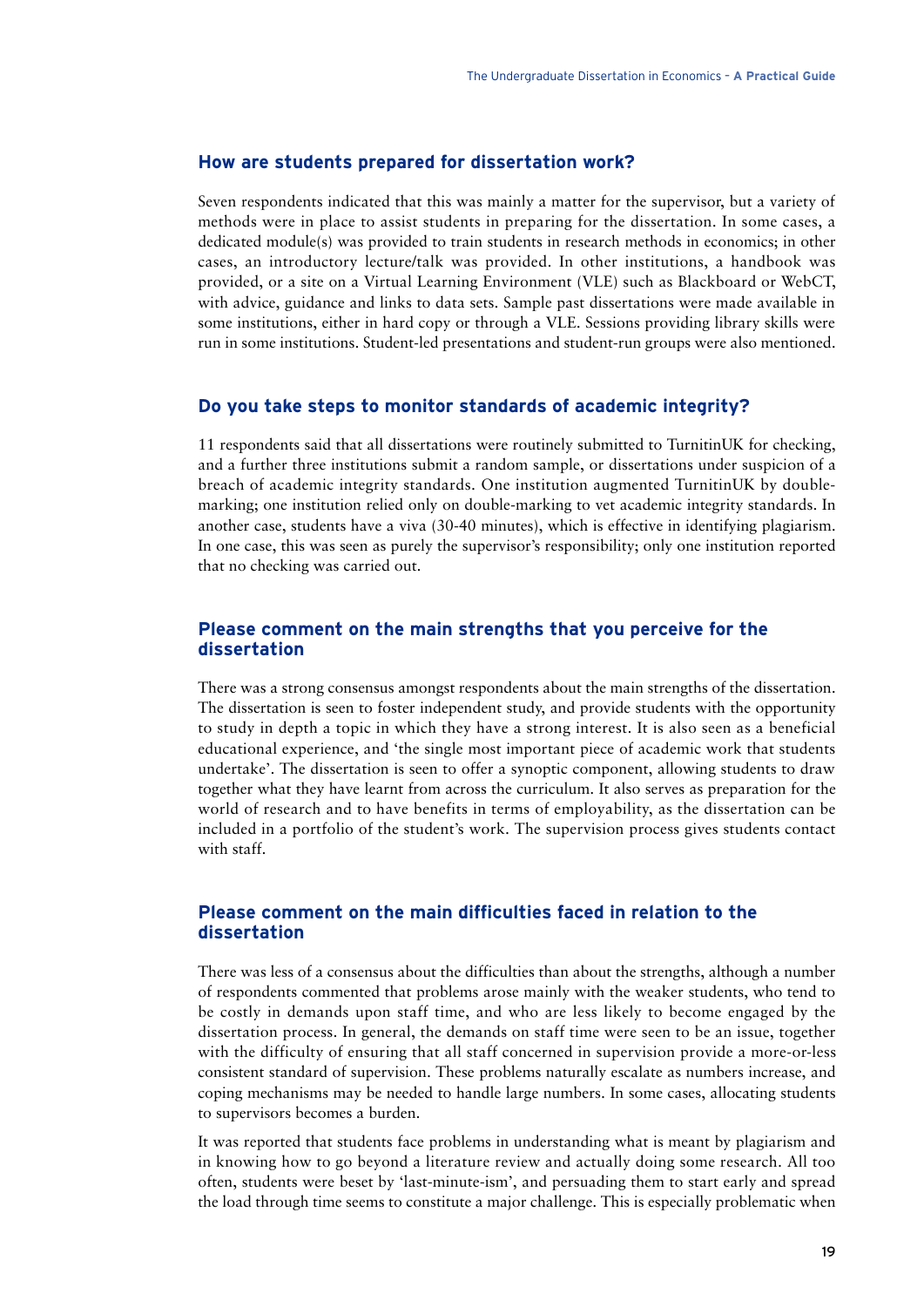students only discover at a late stage that the data they require are not available. Some respondents also noted that in an environment where problem sets form a major part of the assessment pattern, students do not become accomplished at producing continuous prose, so embarking on such a substantial piece of work as a dissertation is a major obstacle – and this is not confined to international students whose first language is not English.

Three respondents reported no major problems – in one case because only some students take this option.

**Peter Smith** University of Southampton Associate, HEA Economics Network

July 2008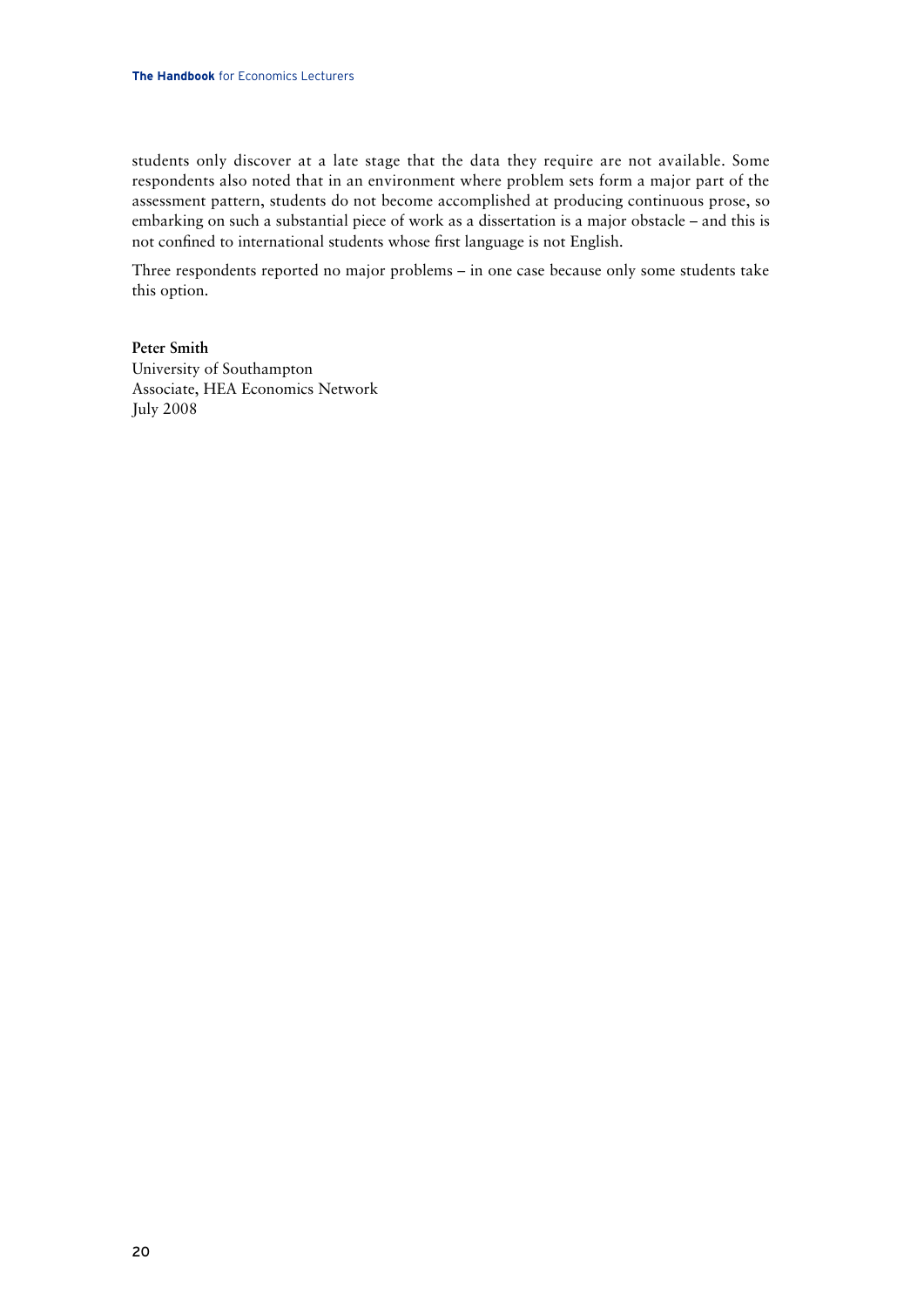## **Appendix 2: Dissertation Topics**

| <b>Topic Number</b> | <b>Topic Title</b>                                                                                | <b>Topic Area</b>              |
|---------------------|---------------------------------------------------------------------------------------------------|--------------------------------|
| 1                   | Why should We give to the Poor?                                                                   | development                    |
| $\mathbf{2}$        | The New Brazilian Economy                                                                         | development                    |
| 3                   | International labour migration and LDCs                                                           | development                    |
| 4                   | <b>Child labour in LDCs</b>                                                                       | development                    |
| 5                   | The impact of governance & institutions on economic<br>development                                | development                    |
| 6                   | Social networks and labour market outcomes in LDCs                                                | development                    |
| 7                   | Economies of eastern europe in transition                                                         | development                    |
| 8                   | The effectiveness of Overseas Development Assistance                                              | development                    |
| 9                   | The economic impact of HIV/AIDS in LDCs                                                           | development                    |
| 10                  | The effectiveness of Overseas Development Assistance                                              | development                    |
| 11                  | US protectionism and Chinese growth                                                               | development                    |
| 12                  | The impact of the HIPC Initiative on poverty alleviation                                          | development                    |
| 13                  | <b>Empirical modelling of house prices</b>                                                        | econometrics                   |
| 14                  | Modelling volatility in exchange rates                                                            | econometrics                   |
| 15                  | Assessing the stability of import demand functions                                                | econometrics                   |
| 16                  | Estimating the demand for air travel                                                              | econometrics                   |
| 17                  | <b>Economic Freedom and Economic Growth</b>                                                       | econometrics                   |
| 18                  | What do significance tests prove-if anything?                                                     | econometrics                   |
| 19                  | Evaluate the performance of the Mexican anti-poverty<br>programme Progresa.                       | empirical                      |
| 20                  | Does the Mexican anti-poverty programme Progresa<br>have an impact on secondary school enrolment? | empirical                      |
| 21                  | Does the Mexican anti-poverty programme Progresa<br>crowd out private transfers from migrants?    | empirical                      |
| 22                  | Are household members altruistically linked?<br>An examination based on the Mexican anti-poverty  |                                |
|                     | programme Progresa.                                                                               | empirical                      |
| 23                  | <b>Climate Change: Economic Policy Responses</b><br><b>Environmental valuation</b>                | environmental<br>environmental |
| 24                  |                                                                                                   |                                |
| 25                  | Globalization, macroeconomic performance, and the<br>environment                                  | environmental                  |
| 26                  | Comparing financial systems: financial structures in<br>UK/USA, continental Europe and Japan      | finance                        |
| 27                  | The Portfolios of the Rich: a Quantitative Approach                                               | finance                        |
| 28                  | International Trade and Portfolio Diversification                                                 | finance                        |
| 29                  | Predicting GDP growth with the yield curve                                                        | finance                        |
| 30                  | Do style investors outperform the market?                                                         | finance                        |
|                     |                                                                                                   | continued over                 |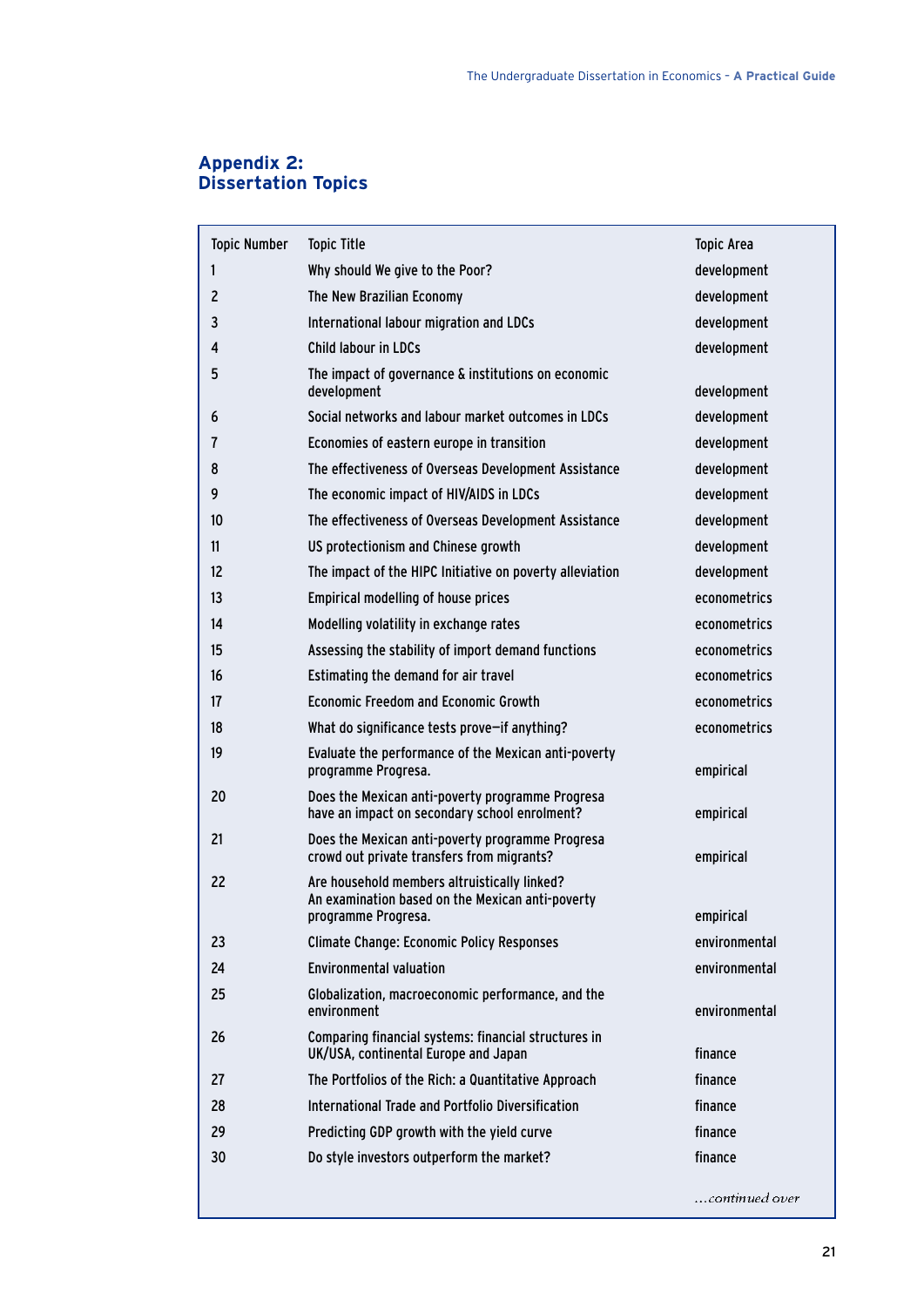| 31 | <b>Corporate Governance in Europe</b>                                                                        | finance        |
|----|--------------------------------------------------------------------------------------------------------------|----------------|
| 32 | Corporate governance                                                                                         | finance        |
| 33 | Is the UK property market inefficient?                                                                       | finance        |
| 34 | The Phillips curve                                                                                           | history        |
| 35 | Keynesian economics                                                                                          | history        |
| 36 | <b>Classical economics</b>                                                                                   | history        |
| 37 | A comparative analysis of competition law in EU and USA                                                      | industrial     |
| 38 | Competition in the beverage industry.                                                                        | industrial     |
| 39 | Competition in the banking sector.                                                                           | industrial     |
| 40 | Property rights and patents                                                                                  | industrial     |
| 41 | Causes and Consequences of Market Power in the UK<br><b>Retail Banking Industry</b>                          | industrial     |
| 42 | <b>Competition Policy and the Problem of Collusion</b>                                                       | industrial     |
| 43 | <b>Competition Policy and Sports</b>                                                                         | industrial     |
| 44 | Determinants of industrial structure                                                                         | industrial     |
| 45 | Oligopoly                                                                                                    | industrial     |
| 46 | <b>Mergers and alliances</b>                                                                                 | industrial     |
| 47 | The political economy of competition policy                                                                  | industrial     |
| 48 | <b>Competitive strategies</b>                                                                                | industrial     |
| 49 | Competition in the airline industry: international airline<br>alliances, code-sharing and low-cost companies | industrial     |
| 50 | Mergers and Acquisitions: Causes and Effects                                                                 | industrial     |
| 51 | <b>Competition in the Pharmaceutical Industry</b>                                                            | industrial     |
| 52 | <b>Competition Policy</b>                                                                                    | industrial     |
| 53 | <b>Behavioral Aspects of Labor Economics</b>                                                                 | labour         |
| 54 | The impact of labour market institutions                                                                     | labour         |
| 55 | Do immigrants harm the economic outcomes of natives?                                                         | labour         |
| 56 | The empirical determinants of female labour force participation                                              | labour         |
| 57 | Does educational debt affect career choices?                                                                 | labour         |
| 58 | Catch 22: Britain's banking regulations and Immigration                                                      | macro          |
| 59 | Housing regulations, housing prices and the price level in<br><b>Britain and elsewhere</b>                   | macro          |
| 60 | What can we learn from China's one child policy? What was<br>its purpose? What are its consequences?         | macro          |
| 61 | The history of children's rights and economic consequences                                                   | macro          |
| 62 | Economic growth and cycles                                                                                   | macro          |
| 63 | The empirics of the monetary policy transmission mechanism                                                   | macro          |
| 64 | Exchange rate regimes and macroeconomic performance                                                          | macro          |
| 65 | Institutions, geographic endowments, and macroeconomic<br>performance                                        | macro          |
| 66 | Growth and development: Convergence across countries                                                         | macro          |
|    |                                                                                                              | continued over |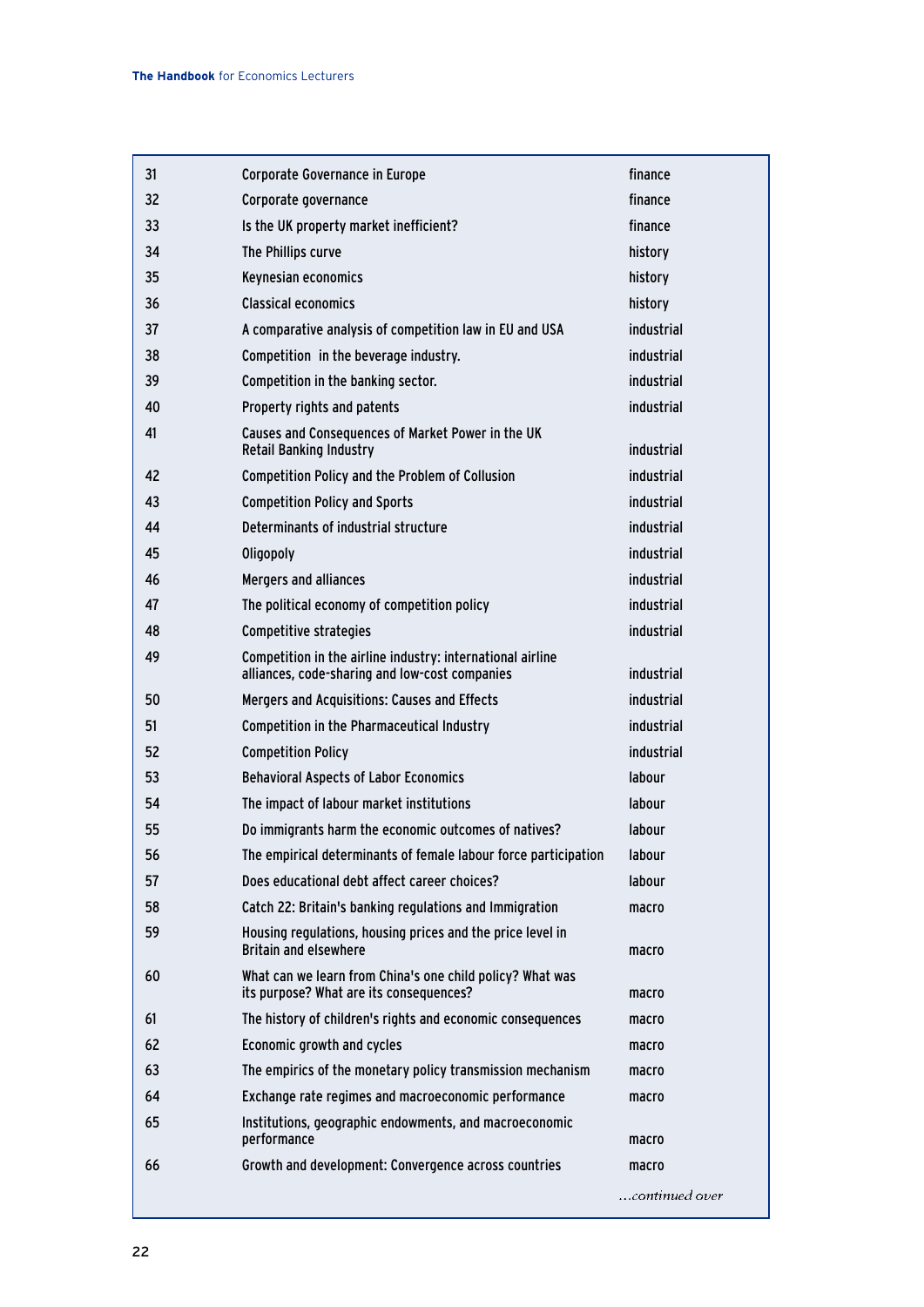| 67 | Housing markets: Booms and busts                                                         | macro         |
|----|------------------------------------------------------------------------------------------|---------------|
| 68 | Dimensions of inequality in the UK                                                       | macro         |
| 69 | The flow of funds across countries during financial crisis                               | macro         |
| 70 | <b>Institutions and Economic Development</b>                                             | macro         |
| 71 | Demographic aging and its macroeconomic implications                                     | macro         |
| 72 | Economic growth and international disparities in income                                  | macro         |
| 73 | Rising individual debt and bankruptcy: macroeconomic<br>implications                     | macro         |
| 74 | Unemployment and wage inequality                                                         | macro         |
| 75 | Intellectual property rights and the incentives to innovate                              | micro         |
| 76 | The effects of the publication of league tables on the<br>performance of public services | micro         |
| 77 | Auctioning off public assets - economic analysis and/or<br>case study                    | micro         |
| 78 | Prizes are better than patents at encouraging medical research.                          | micro         |
| 79 | Wild west economics: cattleman's associations, miner's camps                             | miscellaneous |
| 80 | Are accounting regulations like taxes?                                                   | miscellaneous |
| 81 | The odd performance of latin american countries in the last<br>50 years                  | miscellaneous |
| 82 | The optimal size of countries                                                            | miscellaneous |
| 83 | Charitable giving and the tax system                                                     | public        |
| 84 | The economic analysis of tax evasion and tax avoidance                                   | public        |
| 85 | The impact of the tax and benefit system on wages                                        | public        |
| 86 | The economics of charitable giving                                                       | public        |
| 87 | How should pensions be funded?                                                           | public        |
| 88 | Should selling honours be decriminalised?                                                | public        |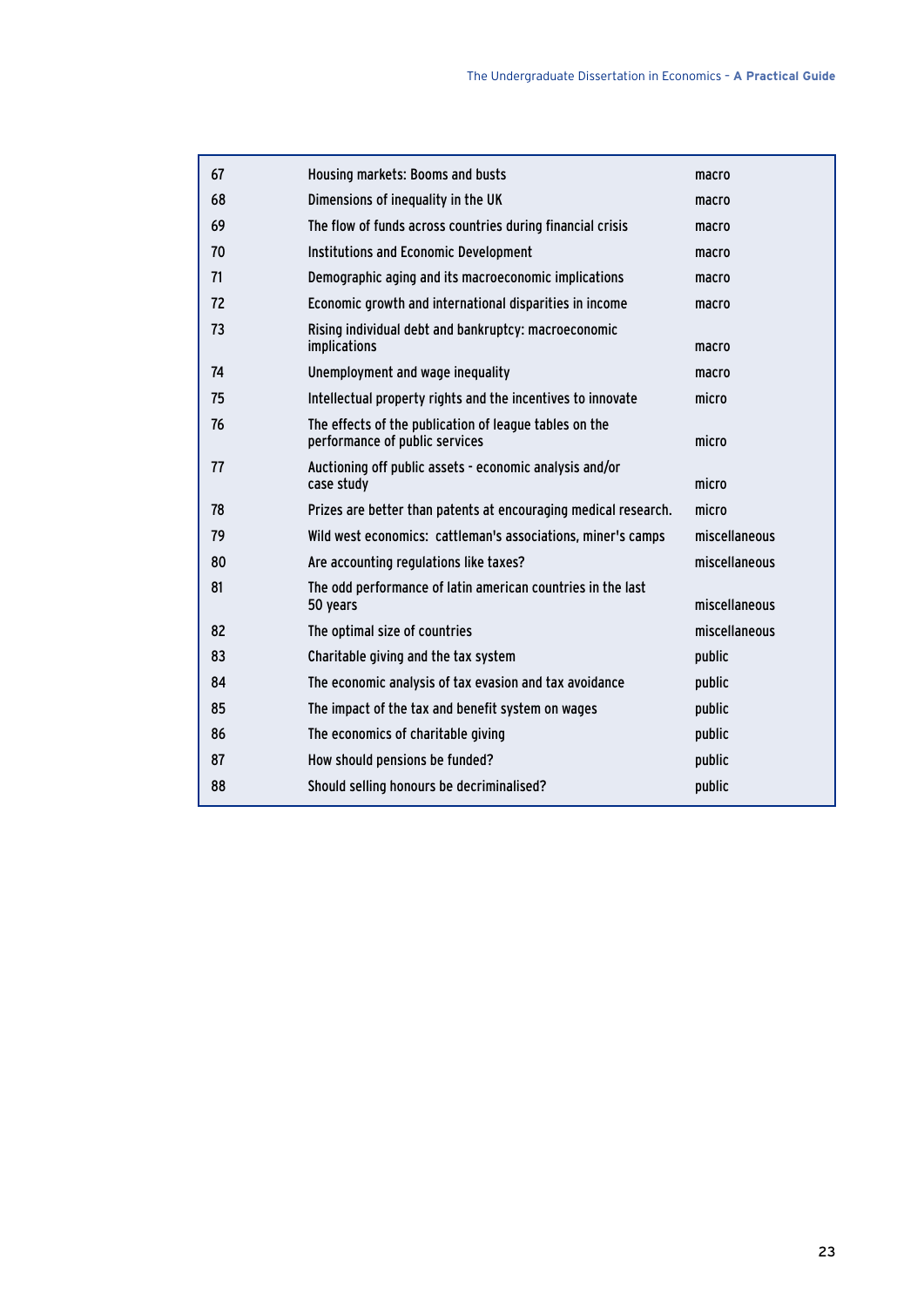## **Appendix 3: Economics dissertation self-assessment form and checklist**

| Please indicate that you have checked the following:          |       |
|---------------------------------------------------------------|-------|
| Spelling and punctuation (inc. correct use of the apostrophe) | Y / N |
| References (are all sources listed, with quotes in "" marks?) | Y / N |
| Diagrams (labelled, integrated into the text)                 | Y / N |
| Presentation (including spacing and visual appeal)            | Y / N |

## **Please assess the following aspects of your work:**

|                                                          | Excellent | Good            | Adequate        | Poor  | Not covered |
|----------------------------------------------------------|-----------|-----------------|-----------------|-------|-------------|
| Identification of research<br>area                       |           |                 |                 |       |             |
| Formulation of research<br>question                      |           |                 |                 |       |             |
| Strategy for addressing<br>your research question        |           |                 |                 |       |             |
| Research methodology                                     |           |                 |                 |       |             |
| Knowledge and<br>understanding<br>of relevant literature |           |                 |                 |       |             |
| Use of data and other<br>evidence                        |           |                 |                 |       |             |
| Interpretation of results                                |           |                 |                 |       |             |
| Presentation of materia                                  |           |                 |                 |       |             |
| Presentation of findings                                 |           |                 |                 |       |             |
| Quality of argument                                      |           |                 |                 |       |             |
| Clarity of conclusions                                   |           |                 |                 |       |             |
| Referencing of sources                                   |           |                 |                 |       |             |
| Do you consider your<br>work worth:                      | 1st Class | Upper<br>Second | Lower<br>Second | Third | Fail        |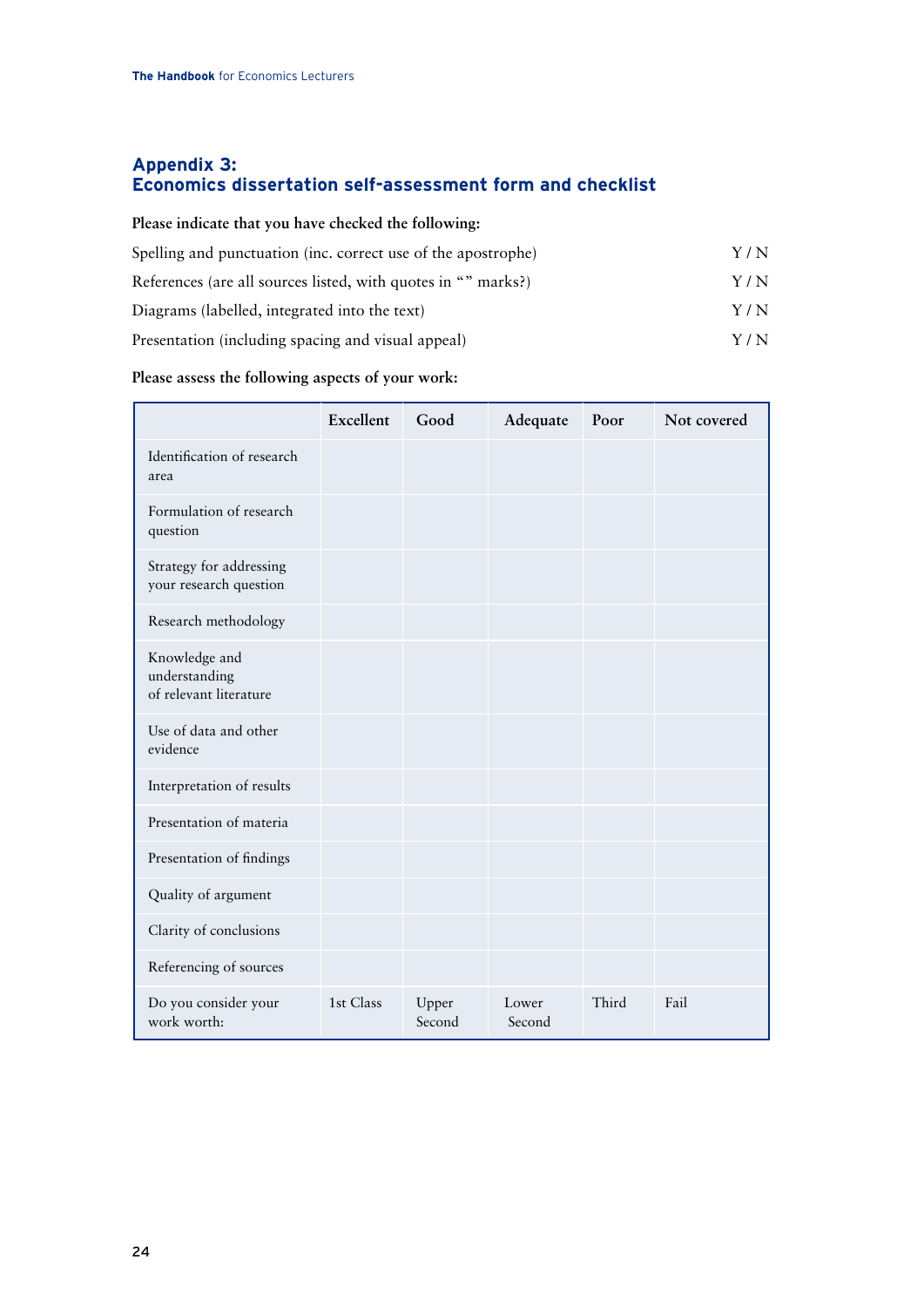| Area                                                                       | 1st (70-100%)                                                                                                                                                                                                | 2.1 (60-69%)                                                                                                                                                                | 2.2 (50-59%)                                                                                                                                                                      | 3rd (40-49%)                                                                                                                                   | Fail (0-39%)                                                                                                                       |
|----------------------------------------------------------------------------|--------------------------------------------------------------------------------------------------------------------------------------------------------------------------------------------------------------|-----------------------------------------------------------------------------------------------------------------------------------------------------------------------------|-----------------------------------------------------------------------------------------------------------------------------------------------------------------------------------|------------------------------------------------------------------------------------------------------------------------------------------------|------------------------------------------------------------------------------------------------------------------------------------|
| Identification of research<br>area and formulation of<br>research question | defined research question<br>Introduction identifies an<br>ര<br>important research are<br>and formulates a well-                                                                                             | formulates a well-defined<br>Introduction identifies a<br>research question<br>research area and                                                                            | identifies a research area<br>or formulates a research<br>question, but limited<br>Introduction either<br>contextualisation                                                       | fails to justify the research<br>area or identify a clearly-<br>Weak introduction that<br>defined question                                     | G<br>research area or identify<br>which fails to justify the<br>Very weak introduction,<br>research question                       |
| Strategy for addressing<br>question                                        | Develops well-defined and<br>imaginative research<br>strategy                                                                                                                                                | Identifies clear strategy<br>for addressing question                                                                                                                        | dentifies research<br>strategy                                                                                                                                                    | Research strategy is<br>poorly-identified                                                                                                      | Little evidence of a<br>coherent research<br>strategy                                                                              |
| Research methodology                                                       | of methods used to obtain<br>strengths and weaknesses<br>Provides clear statement<br>data, and shows a good<br>of chosen methodology<br>understanding of the                                                 | dentifies methods used to<br>some attempt to evaluate<br>obtain data and makes<br>their strengths and<br>weaknesses                                                         | Identifies methods used to<br>obtain data, but may apply<br>these uncritically                                                                                                    | data, with little discussion<br>Little attempt to explain<br>methods used to obtain<br>of their strengths or<br>weaknesses                     | explain methods used to<br>obtain data, and little or<br>no attempt to evaluate<br>Little or no attempt to<br>them                 |
| understanding of relevant<br>Knowledge and<br>literature                   | Shows good knowledge<br>and understanding of<br>relevant literature                                                                                                                                          | understanding of relevant<br>Shows knowledge and<br>literature                                                                                                              | understanding of relevant<br>Demonstrates some<br>knowledge and<br>literature                                                                                                     | understanding of relevant<br>Limited knowledge or<br>literature                                                                                | understanding of relevant<br>Very limited knowledge or<br>literature                                                               |
| Use of data                                                                | obtain relevant data from<br>are used, and awareness<br>imagination in way data<br>Demonstrates ability to<br>shows competence and<br>weaknesses of the data<br>appropriate sources;<br>of the strengths and | Obtains relevant data from<br>shows some competence<br>evaluate their strengths<br>makes some attempt to<br>in using the data and<br>appropriate sources,<br>and weaknesses | evaluate the strengths and<br>obtained may be limited;<br>Derives some data from<br>weaknesses of the data<br>sources, but the data<br>comparatively little<br>attempt is made to | amount of data, with little<br>sources or to evaluate<br>Only derives a limited<br>attempt to justify the<br>their strengths and<br>weaknesses | Derives very little relevant<br>data; little or no attempt<br>$$ continued over<br>evaluate their quality<br>to justify sources or |

## **Appendix 4: Grade descriptors for a dissertation in economics**